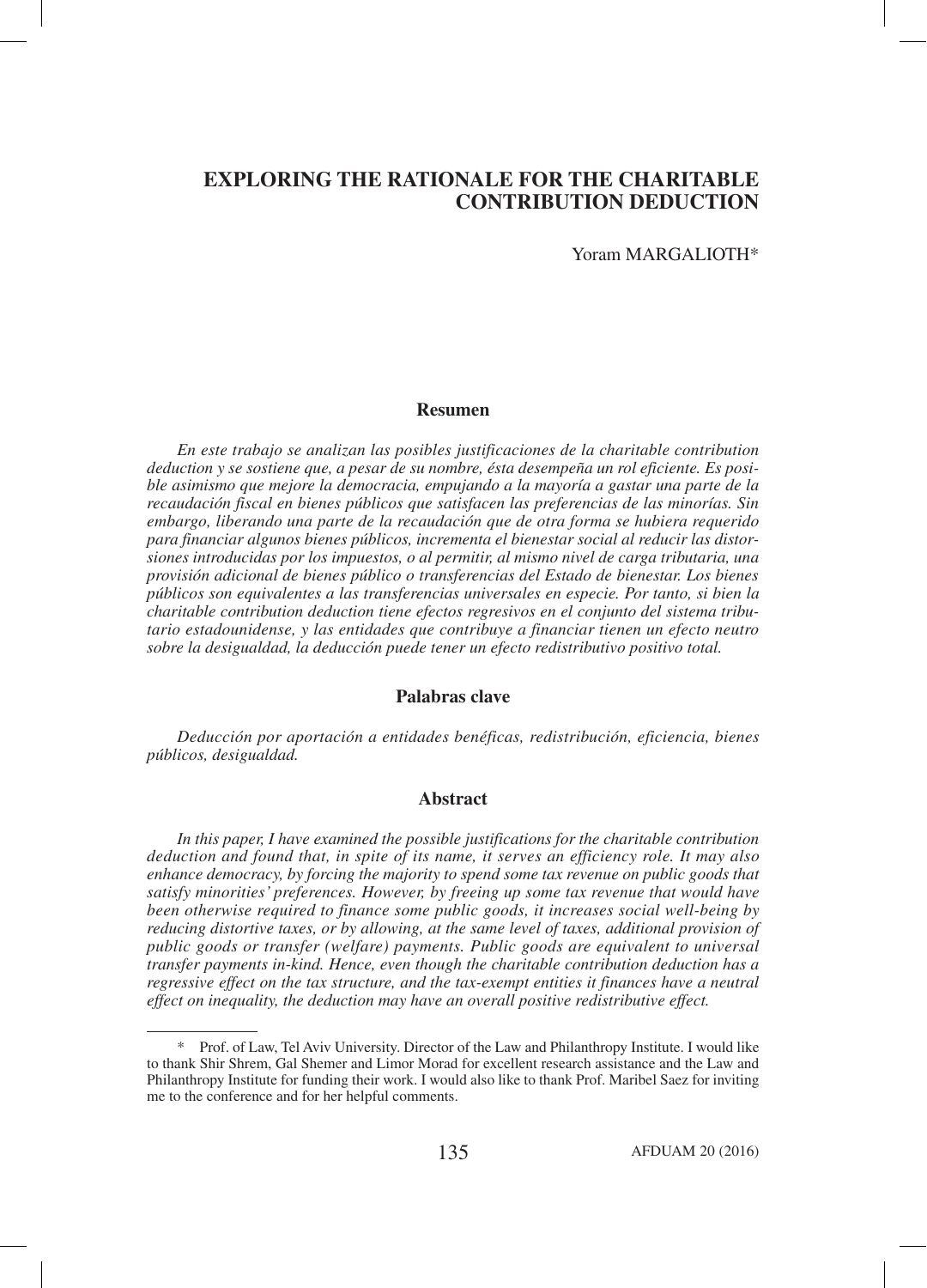#### **Key words**

*Charitable contribution deduction, redistribution***,** *efficiency, public goods, inequality.*

SUMARIO: I. Introduction; II. When a charitable deduction is required to accurately calculate taxable income; 1. The Charitable Contribution as a Business Expenses; 2. Charitable Contributions are Outside the Normative Definition of «Income»; III. The charitable contribution deduction as a government payment for outsourced services; IV. Partial funding of public goods preferred by minorities and of unknown preferences; V. The existence of warm glow; VI. Reducing the excess burden of taxation; VII. Distributional impact of charitable contributions; 1. The Distributive Implications of Using the Mechanism of Donations to Finance Public Goods; 2. The Design of the Tax Subsidy for Donations; 3. The Distribution of the Outputs of Non-Profit Organizations; VIII. Conclusion.

# I. **INTRODUCTION**

SECTION 170 of the US Internal Revenue Code, known as the «charitable contribution deduction,» allows taxpayers to deduct, from their adjusted gross income (AGI), voluntary transfers of cash or property made to organizations formed for religious, educational, medical, scientific and other charitable purposes (1).

The regulations define the term «charitable» as «in its generally accepted legal sense, not to be construed as limited by the separate enumeration in section  $501(c)$ (3) of other tax-exempt purposes which may fall within the broad outlines of charity as developed by judicial decisions» (2).

The term includes «relief of the poor and distressed or of the underprivileged» and a long list of other purposes, some of them related to socio-economic issues such as «community deterioration and juvenile delinquency.» However, *inequality* in general and *income or wealth inequality* in particular, are not explicitly stated (3).

Indeed, the term «charitable» may somewhat overstate the connection between the deduction and promotion of distributive justice, for the following reasons.

Gifts made to individuals, even when clearly justified on distributive justice grounds, cannot be deducted under section 170. Moreover, organizations whose donors benefit from section 170 are not required to engage in income redistribution (4). Hospitals, for example, are not required to offer their services for free or at reduced rates to low-income patients in order that their donors qualify under the section  $(5)$ .

AFDUAM 20 (2016) 136

 <sup>(1)</sup> See I.R.C. § 170 (2013).

 <sup>(2)</sup> See 26 C.F.R. § 1.501(c)(3)-1 (2014).

 <sup>(3)</sup> *Id.*

 <sup>(4)</sup> See Colombo, J. D., «The Role of Access in Charitable Tax Exemption», *Washington University Law Review*, Vol. 82, No. 2, 2004, pp. 343-343.

 <sup>(5)</sup> See Perry Fleischer*,* M*.*, «Theorizing the Charitable Tax Subsidies: The Role of Distributive Justice», *Washington University Law Review,* Vol. 87, N.º 3, 2010, pp. 505-555.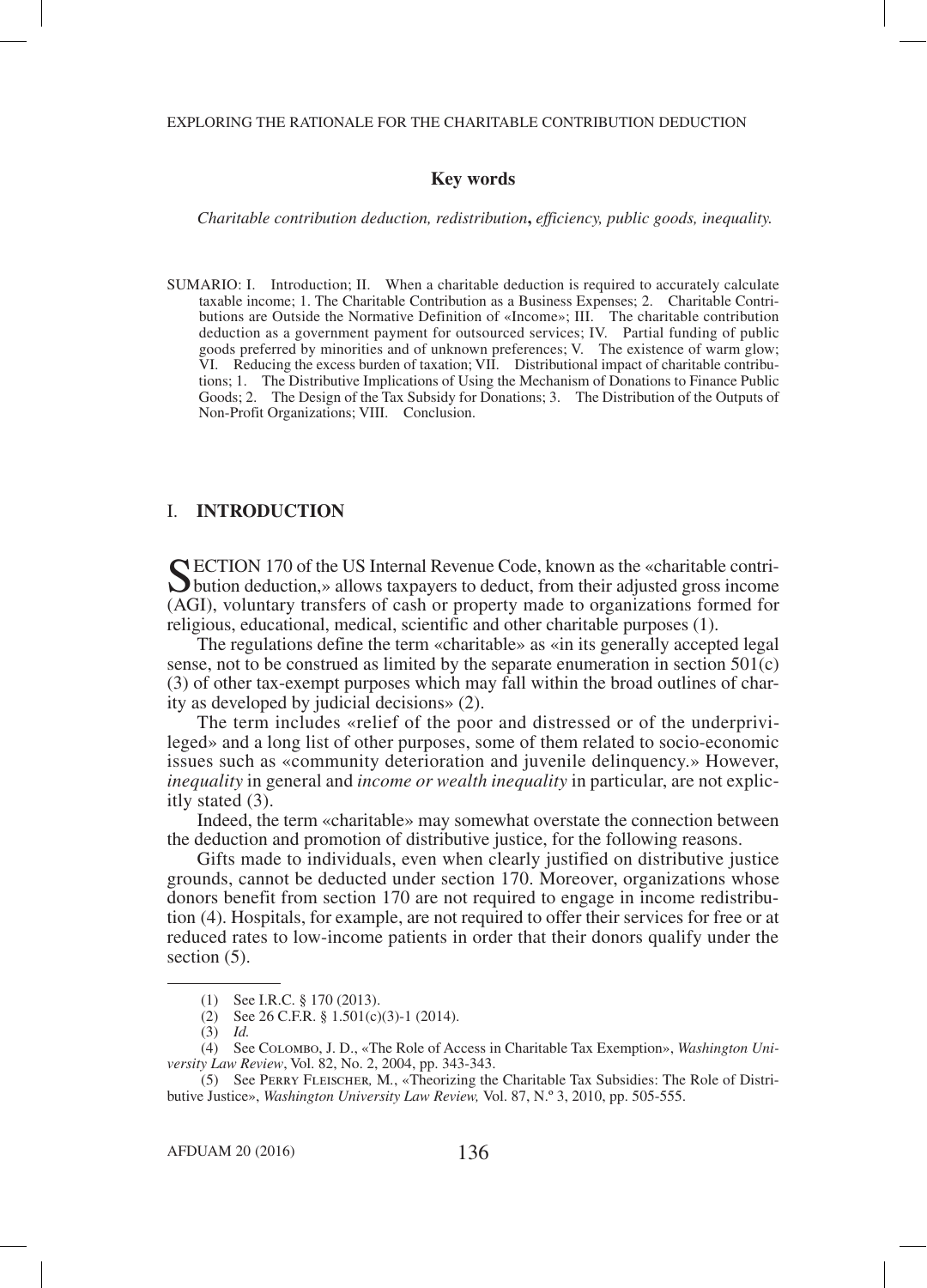The charitable contribution deduction has regressive features on the donor's side as well. The deduction, just like any other deduction not provided for expenses incurred in the production of income, is an upside-down subsidy (6). The size of the subsidy depends on the taxpayer's marginal tax rate (7): high-income donors receive greater subsidies than low-income donors.

In addition, when contributing an appreciated asset, the built-in gain is exempt from capital gains tax and the asset's fair market value is deducted under section 170. This makes the contribution of assets even more tax-favored than donating cash, which is regressive because wealthy people have more assets and therefore donate more assets than the non-wealthy.

Finally, taxpayers can choose between claiming *standard deductions* or *itemized deductions*. The higher their income, the more likely taxpayers are to accumulate enough itemized deductions to make the total larger than the standard deduction. The charitable contribution deduction is available only to taxpayers who claim itemized deductions on their tax returns. This means, in effect, that when it comes to individual donors it is mostly homeowners who profit from the deduction. This is because they are the only class of individuals likely to have sufficient deductions for other expenditure, primarily home mortgage interest payments and property taxes, to justify giving up on the standard deductions.

This, as well as the upside-down structure of this subsidy, is important because by deducting the amount donated from their AGI, the donors reduce the taxes they pay by the sum they donate multiplied by their marginal tax rate. The taxes that they do not pay decrease government revenue available for other projects. The deduction is, in effect, a government grant positively correlated with their income level. Unlike non-donors, they have the power to affect the allocation of government spending according to their own preferences, in addition to whatever influence they have due to the democratic process.

In this paper, I try to understand what could justify the charitable contribution deduction and conduct a normative analysis based on the presumption that the policymaker's goal is to maximize social welfare, which is some function of the well-being of all members of society. I find that although labeled «charitable,» the charitable contribution deduction is mostly justified on efficiency grounds.

In Part A, I discuss two possible justifications for the charitable tax deduction as an essential feature of any income tax system: viewing the donation as an expense incurred in the production of income; and viewing the donations as resources outside the control of the taxpayer, and hence not her income. These two justifications have nothing to do with redistribution. They are neutral in that respect.

Part B discusses the justification for the charitable contribution deduction as a form of payment for outsourced provision of public goods and redistribution. The government intervenes in the market to overcome a market failure known as free-rid-

 <sup>(6)</sup> A deduction of expenses incurred in generating taxable income is not a subsidy. It is required for the tax to function as income tax, not turnover tax. Income tax is imposed on the increase in the taxpayer's ability to consume goods and services. Expenses incurred in the production of income must be accounted for, otherwise the taxpayer would be taxed on an illusionary income. For a discussion of the possibility that charitable contributions are expenses incurred to generate income, see Part A.1. below.

 <sup>(7)</sup> Marginal tax rate is the income tax rate applying to the last dollar of taxable income.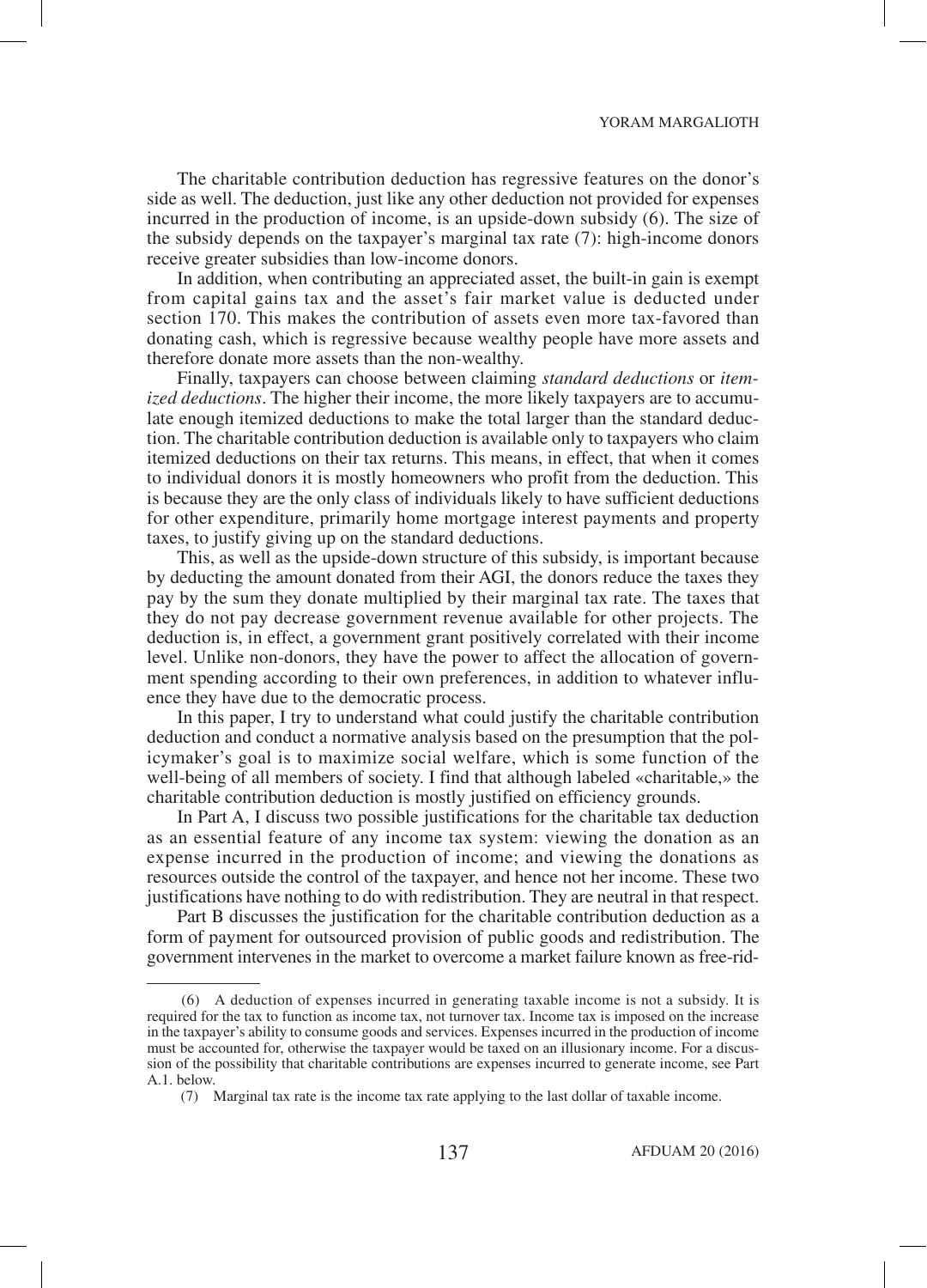ing over public goods. Government intervention is required to finance the public goods and redistribution. It can, however, outsource their provision. When the provision is carried by non-profits, the government may reimburse them through tax subsidies. The charitable contribution deduction benefits the non-profits by lowering their capital financing costs. Like the justifications for the charitable contribution discussed in Part A, this justification too has nothing to do with redistribution.

Part C discusses two additional efficiency justifications for the charitable contribution deduction: The tax subsidy reveals to the policymaker the unknown preferences of citizens with respect to public goods. In addition, according to public choice theory, it creates an avenue for minority groups to receive some government funding for their preferred public goods.

Part D discusses the positive emotional sensation, known as «warm glow,» that most individuals experience when giving gifts or donating to charitable organizations. The existence of warm glow would justify the charitable contribution deduction only if taxpayers derive warm glow not only from their out-of-pocket donation, but also from the part of the donation that is financed by the tax subsidy.

In Part E, I provide a detailed explanation of the concept of *excess burden*. I then go on to discuss how subsidizing donations may be part of an optimal tax and transfer system.

Part F discusses the distributional impact of the charitable contribution deduction. This section is comprised of three sub-sections. The first sub-section discusses the possible welfare-reducing effects that the deduction might have, due to the nature of social status being a zero-sum game. The second sub-section discusses the specific structure of the subsidy, namely as a deduction instead of a credit. The third sub-section discusses the distributional impact of the outputs of the non-profit organizations. Finally, I conclude.

### II. **WHEN A CHARITABLE CONTRIBUTION DEDUCTION IS REQUIRED TO ACCURATELY CALCULATE TAXABLE INCOME**

Lump-sum taxes such as a uniform head tax are more efficient than the taxes we currently employ, such as income or consumption taxes. This is so because lumpsum taxes do not affect the taxpayer's behavior, as each taxpayer's liability is fixed (8). We do not rely on such taxes because in addition to efficiency, we also care about distributive justice. Social policy decisions ought to be based on personal attributes –such as the ability to earn– which lump-sum taxes completely ignore.

The ability to earn is one of the relevant attributes that cannot be directly observed. Income is thought to be a relatively good proxy for ability. Clearly this is not a perfect proxy, because it does not account for effort level. However, by taxing income, as a representation of the taxpayer's ability to consume goods and services, we believe that we come closer to the ideal tax base.

 <sup>(8)</sup> We generally do not intend taxes to distort taxpayers' behavior (the excess burden of taxation) with the exception of our relatively limited use of taxes (or subsidies) to change taxpayers' behavior in the presence of externalities, causing taxpayers to internalize the social harm (or benefit) their behavior involve.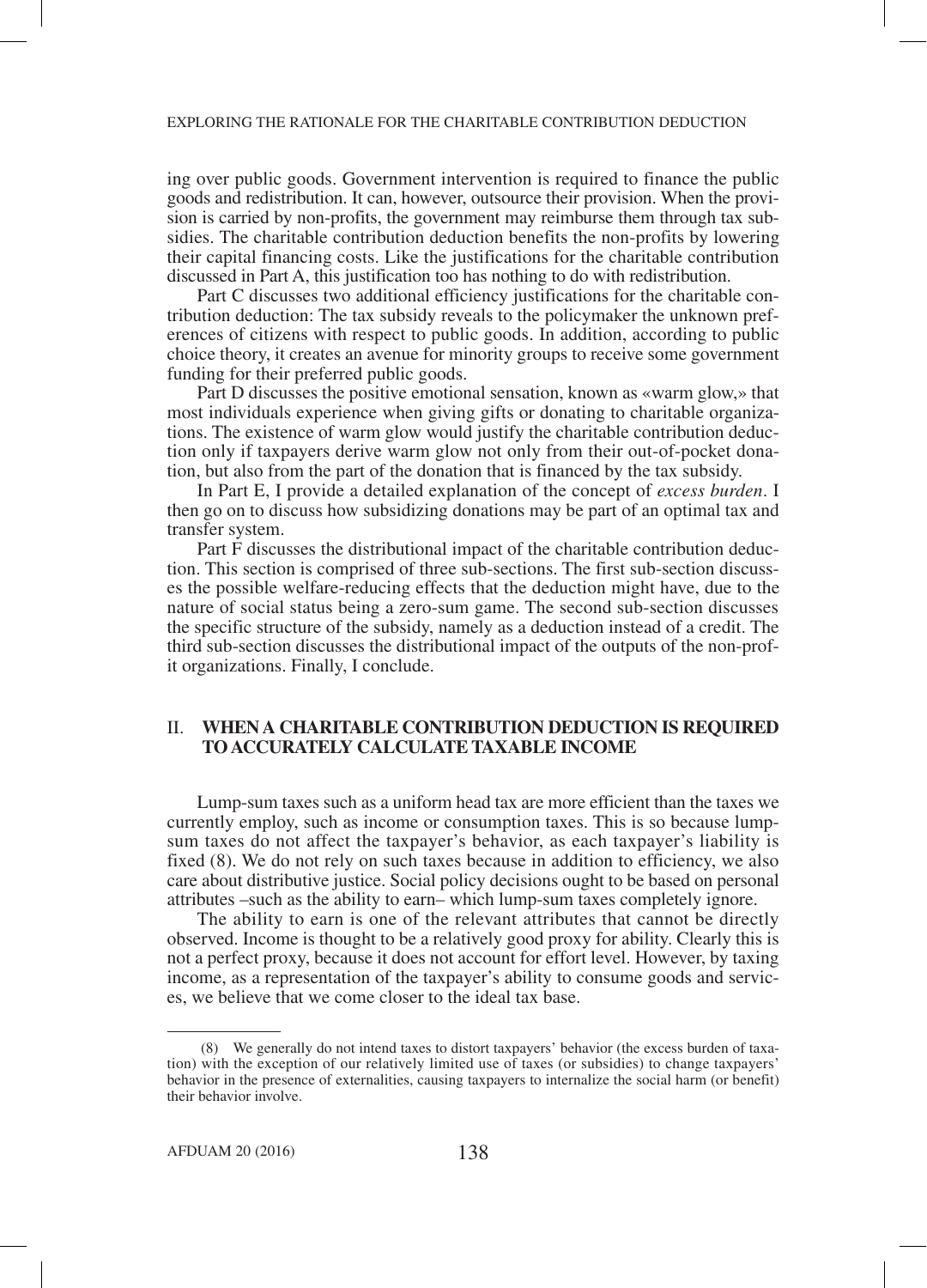The above description of an income tax may justify the deduction of charitable contributions, not as a subsidy to promote distributive justice or other goals, but as a fundamental element of the system necessary to calculate taxable income, in the following two cases:

### 2.1 THE CHARITABLE CONTRIBUTION AS A BUSINESS EXPENSE

In order for income to represent the taxpayer's ability to consume, we must deduct whatever expenses that are incurred by the taxpayer in order to generate her income (9). These expenses reduce her ability to consume; accordingly, disallowing their deduction would result in overstating the taxpayer's ability to consume, thereby taxing her on an illusionary income.

Charitable contributions are not considered as expenses incurred in the production of income. In fact, the IRS has interpreted the phrase «contribution or gift» in section 170 as requiring a transfer from the donor to the donee «without adequate consideration» in return. This is known as the «quid pro quo» test whereby, in order for a contribution to qualify for deduction under section 170, it must occur without a direct quid pro quo from the donee in exchange for the putative contribution.

In reality, however, charitable contributions often have the same effect as advertisement and lobbying, expenses incurred in the production of income and thus generally allowed as deductibles under IRC section 162. This is clearly the case with respect to corporations engaging in corporate social responsibility (CSR), a term that includes charitable giving by corporations. Corporations use section 170 to deduct charitable contributions they have made, but could probably deduct much of this under section 162 instead (10).

Business motives are less obviously present with respect to individuals. But, if we consider networking as sometimes serving as a form of business marketing –a plausible assumption to make– then charitable contributions by individual donors could be regarded a business expense. Making charitable contributions is often a necessary prerequisite for becoming a member of the boards of prestigious non-profit organizations such as museums or the opera, as well as receiving invitations to galas and other high-profile social events. Such forums are ideal for self-promotion and making the useful social connections that may lead to job offers or work commissions.

To the extent that networking expenses are recognized as deductible business expenses, charitable contributions could qualify as such in certain situations. This would be rare in the case of individual donors who, even when networking at charity events and sitting on non-profit boards, are more likely to do so for social status

 <sup>(9)</sup> These include the costs of material input; wages, salaries, social security contributions and benefits for employees; costs of repairs; depreciation of productive equipment and buildings; advertising costs; interest paid on borrowed capital used to generate income; and many other miscellaneous expenses.

 <sup>(10)</sup> See Knauer, N. J., «The Paradox of Corporate Giving: Tax Expenditures, the Nature of the Corporation, and the Social Construction of Charity», *DePaul University Law Review*, Vol. 44, N.º 1, pp. 1-99; Sugin, L., «Encouraging Corporate Charity», *Virginia Tax Review*, N.º 26, 2006, pp. 125-183.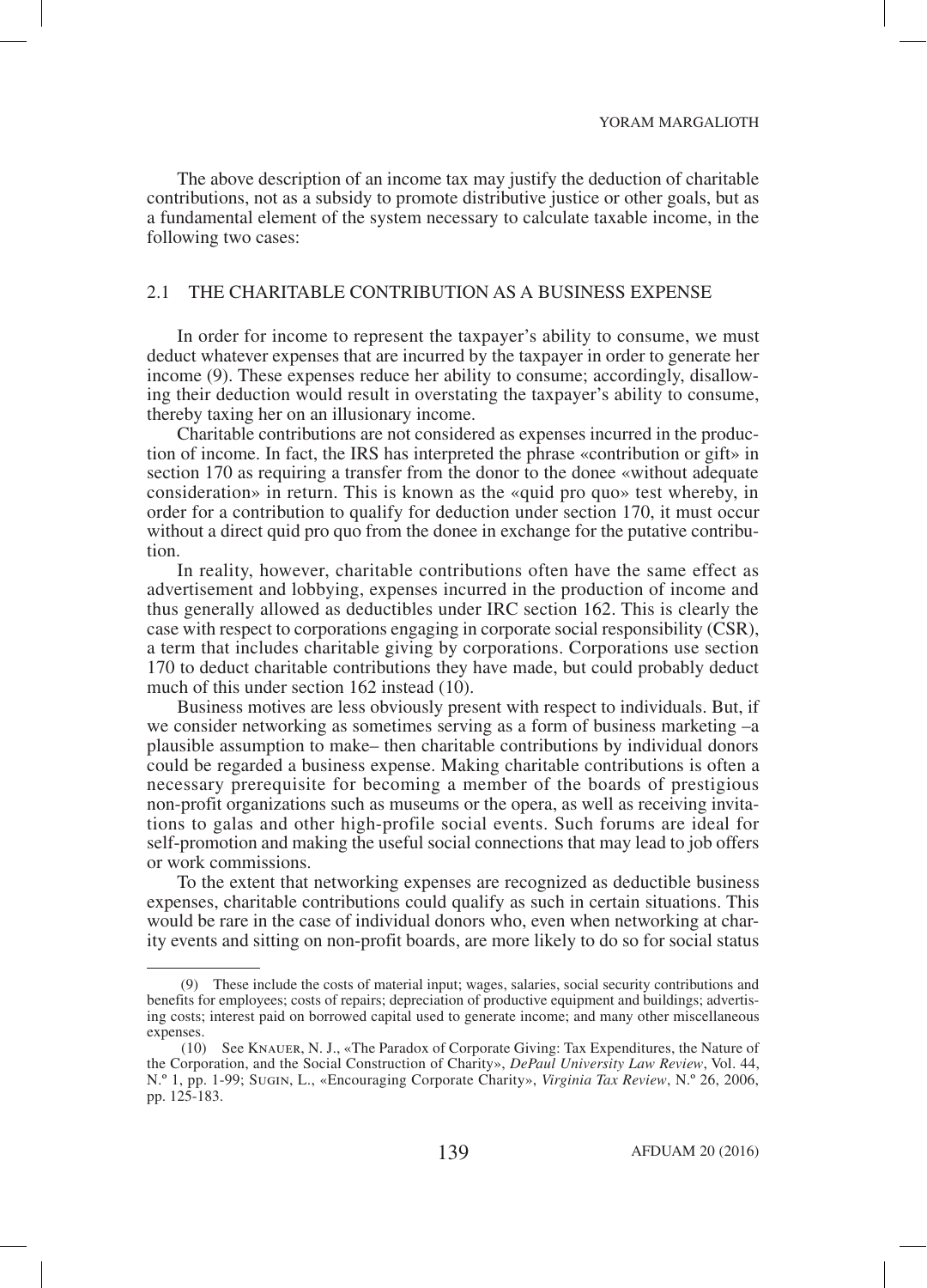and other psychological reasons. However, personal business motives should not be ruled out automatically.

To sum up, corporations often deduct their charitable contributions under the provisions of section 170; but in fact, in many cases these contributions should have been deducted under section 162, as business expenses. To a lesser degree, the same is true with individuals, assuming that the networking aspect is significant and that the tax system allows for the deduction of expenses incurred whilst soliciting work through networking.

The policy meaning of characterizing charitable contributions as a business expense, as suggested in this sub-chapter, is that it has to be deducted when computing taxable income. Its effect on taxpayer behavior is neutral. It is not a subsidy, and hence does not promote distributive justice or any other policy goal.

# 2.2 CHARITABLE CONTRIBUTIONS ARE OUTSIDE THE NORMATIVE DEFINITION OF «INCOME»

As noted above, income tax should ideally be imposed on annual consumption, as well as on the increase in ability to consume of a taxpayer during that year. Some influential legal scholars have argued that donations are not consumption, and therefore should not be taxed (11). This view has since been broadly rejected (12). Indeed, it is difficult to understand how, as a technical matter, the voluntary use of one's own resources would not be considered as consumption (13). It could be interpreted as such under a legal interpretation method that looks to policy and reads the law in line with the desired policy, even in cases where technical, straightforward interpretation would point in a different direction. However, there

 <sup>(11)</sup> Most notably Andrews, W. D., «Personal Deductions in an Ideal Income Tax», *Harvard Law Review*, Vol. 86, N.º 2, 1972, pp. 309-385 («A good argument can be made that taxable personal consumption should be defined to include divisible, private goods and services whose consumption by one household precludes enjoyment by others, but not collective goods whose enjoyment is non-preclusive or the nonmaterial satisfactions that arise from making contributions.»). See also BITTKER, B. I., «Charitable Contributions: Tax Deductions or Matching Grants?», *Tax Law Review*, No. 28, 1972, pp. 37-63 (charitable donations should not be considered consumption because they «discharge moral obligation»); Buckles, J. R., «The Community Income Theory of the Charitable Contributions Deduction», *Indiana Law Journal*, N.º 80, 2005, pp. 947-986 (assets donated to charity should more properly be considered «community income»).

 <sup>(12)</sup> See Galle, B., «The Role of Charity in a Federal System», *William and Mary Law Review*, Vol. 53, No. 3, 2012, pp. 777-851 (noting literature's rejection of this argument); Colombo, J. D., «The Marketing of Philanthropy and the Charitable Contributions Deduction: Integrating Theories for the Deduction and Tax Exemption», *Wake Forest Law Review*, Vol. 36, No. 3, 2001, pp. 657-703 (same); Perry Fleischer, op. cit., as in note 5, p. 517; Brakman Reiser, D., «Dismembering Civil Society: The Social Cost of Internally Undemocratic Nonprofits», Oregon Law Review, N.º 82, 2003, pp. 829-900, at pp. 882-83 & n. 199 (same); Pozen, D. E., «Remapping the Charitable Deduction»*, Connecticut Law Review*, N.º 39, pp. 531-601, at pp. 552-53 (2006) («In Congress, the courts, the media, and now academia, the deduction is widely viewed not as a means to reify the ideal tax base ... but as a tax expenditure used to promote charitable giving and thereby the ultimate well-being of society. That is, the deduction is widely viewed as a government subsidy ...»).

 <sup>(13)</sup> But to assume that the benefits of an altruistic act are always at least as great as the costs, as in a market transaction, is to disregard some forms of giving such as sacrificial giving or acting out of commitment. See Sen, A., «Rational Fools: A Critique of the Behavioral Foundations of Economic Theory», *Philosophy & Public Affairs*, Vol. 6, N.º 4, 1977, pp. 317-344, at p. 317.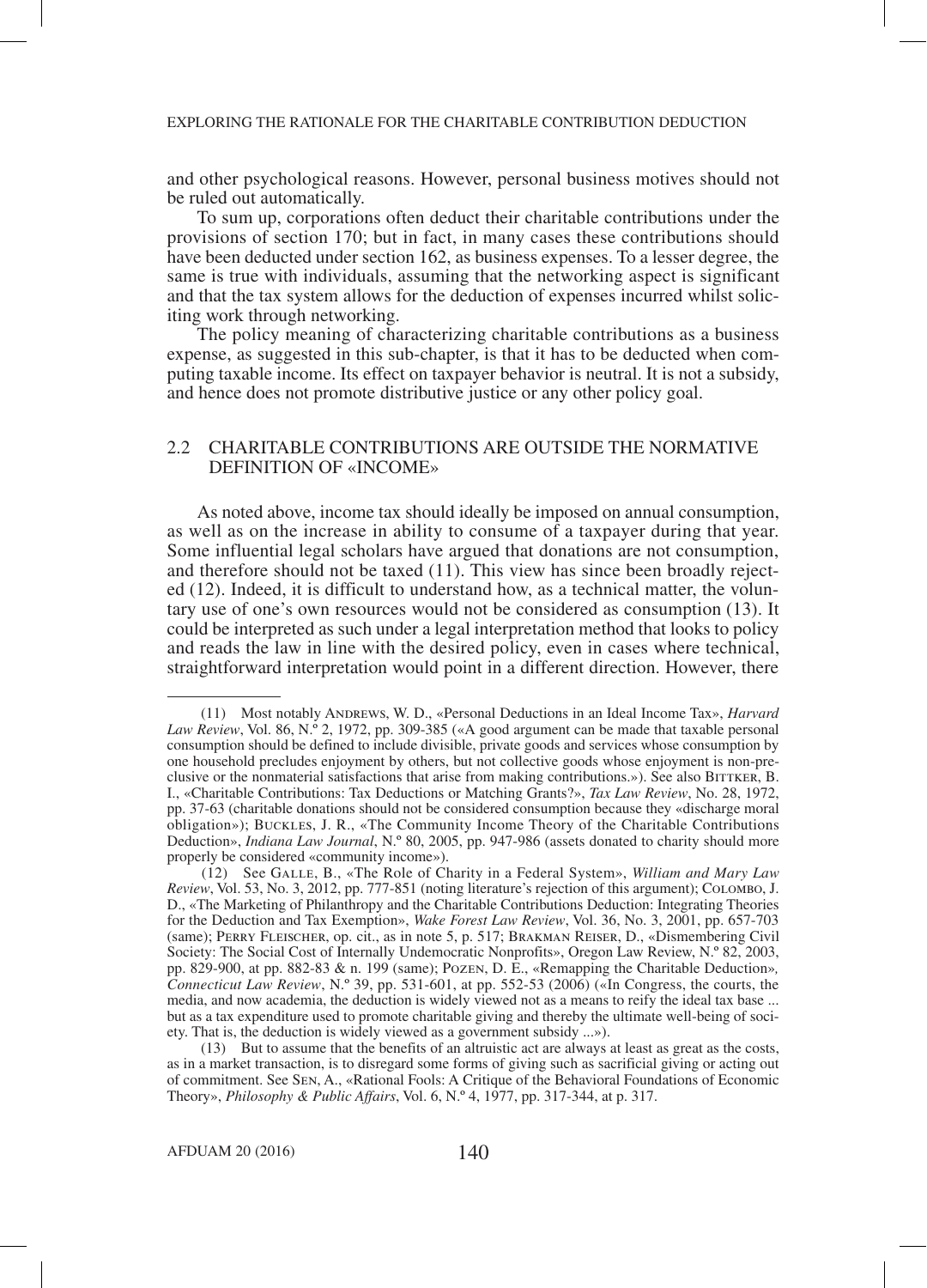is no need in this case to force the interpretation of the legal text to achieve the policy goal, as we can simply argue that the deduction is an intentional subsidy.

### III. **THE CHARITABLE CONTRIBUTION DEDUCTION AS A GOVERNMENT PAYMENT FOR OUTSOURCED SERVICES**

The leading rationale in the literature is that the charitable contribution deduction is meant to encourage potential donors to finance the activities of charitable organizations (14). This interpretation is also supported by legislative history.

The charitable income tax deduction became part of the Internal Revenue Code in 1917, a mere four years after the Sixteenth Amendment made the imposition of income tax constitutional. It was enacted as part of a tax bill that raised federal tax rates, to help finance the costs of entering World War I (15).

Excerpts from the floor debate reveal that the original purpose of the charitable contribution deduction was to encourage continued philanthropic giving, thought to be an efficient alternative to the government's support of nonprofit organizations providing a public benefit. Proponents of the charitable contribution deduction thought the deduction was necessary, on policy grounds, to insulate philanthropic giving from the high income-tax rates that began to emerge during World War I, fearing that otherwise the flow of private philanthropy would dry up (16).

This motive was again explicitly stated when the provision, initially available only to individuals, was amended during the Great Depression to include corporate donors (17).

The charitable organizations that qualify under section 170 are corporation, trust, or community chest, fund, or foundation, created or organized in the United States and under US law. They are organized and operated exclusively for religious, charitable, scientific, literary, or educational purposes, or to foster national or international amateur sports competition (but only if no part of their activities involve the provision of athletic facilities or equipment), or for the prevention of cruelty to children or animals. These organizations are non-profit. No part of their net earnings contribute to the benefit of any private shareholder or individual.

As we can see, these organizations provide goods and services at a community level. The individuals who found and contribute to these organizations receive a tax subsidy in the form of a deduction, and the organizations are subsidized by being tax-exempt.

 <sup>(14)</sup> The possibility that charitable contribution, especially when the donor is a corporation, is a business expense, has been mostly ignored; and in any case both sections 162 and 170 allow for deductions. Thus, the policy implications are limited. But see Sugin, *supra* note 10.

 <sup>(15)</sup> War Revenue Act, ch. 63, § 1201(2), 40 Stat. 300, 330 (1917).

 <sup>(16)</sup> See Fishman, J. and Schwarz, S., *Taxation of Nonprofit Organizations: Cases and Materials*, Foundation Press, Minnesota, 3d ed., 2010, at p. 594; Wallace, J. A. and Fisher, R. W., «The Charitable Deduction Under Section 170 of the Internal Revenue Code», in *Research Papers Sponsored by the Commission on Private Philanthropy and Public Needs*, Vol. IV, US Department of the Treasury, 1977, pp. 2131-2161.

 <sup>(17)</sup> See Colombo, *supra* note 12, at p. 682 («the federal government sought voluntary transfers from the private sector (i.e., nontax revenue) to fund needed social programs»).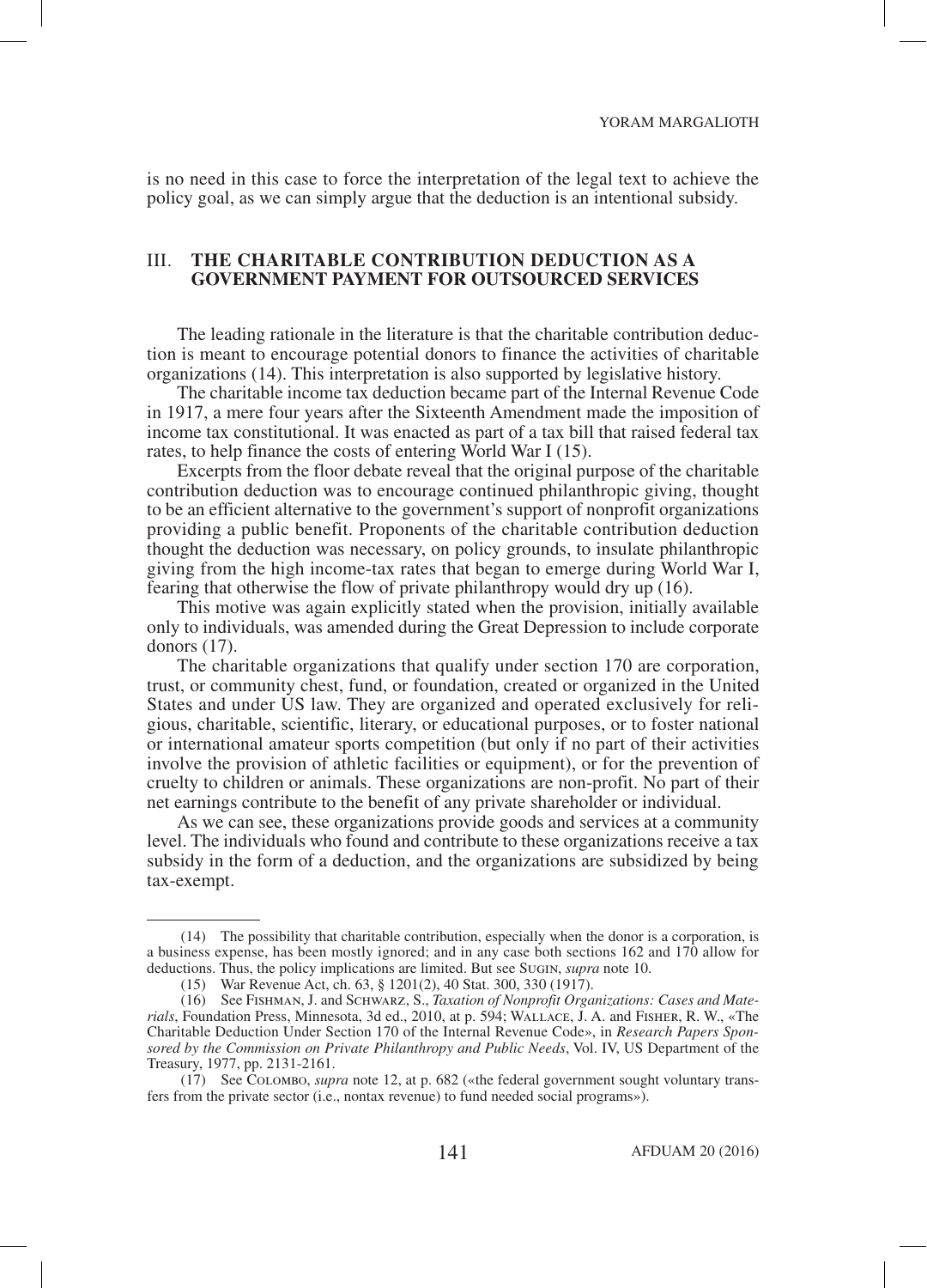It is reasonable to presume that there must be a market failure that prevents the market from providing the goods or services that these organizations provide. The most likely market failure in this context is the non-exclusivity of public goods, which results in free-riding. A public good has two characteristics: it is non-excludable, in that individuals cannot be effectively excluded from using it even if they did not participate in financing the good; and it is non-rivalrous, meaning that the use by one individual does not reduce availability of the good to others. National defense, for example, is a public good. Once supplied, everyone benefits from it.

Charitable organizations often supply healthcare and education. These may be made available only to individuals who have paid for the service, but health and education nevertheless have an important public good feature: the benefits that everyone living in a country enjoys by being part of an educated and healthy population. In such conditions, society in general is more pleasant, less dangerous and more prosperous, as educated healthy people tend to have a higher level of work productivity. The same is true of another service offered by charitable organization: support for the poor. Decreasing poverty improves the quality of life of all residents for the same reasons that providing health and education do.

The existence of market failure explains why the market does not provide the goods and services at the desirable level in the absence of government intervention. But why does the government provide a tax subsidy to charitable organizations and to their donors, rather than solving the market failure by imposing taxes, raising revenue and providing the public goods and services either directly or via outsourcing? (18).

Indeed, the government imposes taxes to finance public goods and to promote distributive justice. Such government intervention in the market is required because, without coercion, people will tend to avoid participation in the financing of public goods and redistribution, seeking instead to free-ride on the contributions of others. This does not mean, however, that the government has to provide the public goods and redistributive social services itself. It can outsource their provision to for-profit as well as to non-profit firms.

The government decides what goods and services to outsource and to whom. The main consideration is efficiency. The government outsources the provision of the goods or services to the organization that would provide the public goods or services at the highest ratio of quality to cost. In rare cases, the government provides the goods and services itself –even when it is not the most efficient provider– if privatization is thought to be immoral, or in cases where it is too difficult for the government to monitor quality (19).

Usually the government pays the providers of public goods and services with money. However, it may provide them with a tax subsidy instead. The tax subsidy minimises the tax obligation of the service provider. The tax revenue forgiven is the

 <sup>(18)</sup> Government intervention is required to solve the problem of financing the public goods due to free riding. When it comes to provision of the public goods, there is no market failure. Hence, the government will provide the goods by itself or outsource their provision based on an assessment of comparative advantages only. The public goods will be supplied either by the government, or by for-profit or non-profit organizations chosen by the government on the basis of efficiency.

 <sup>(19)</sup> For example, the Israel Supreme Court disallowed the privatization of prisons for these reasons.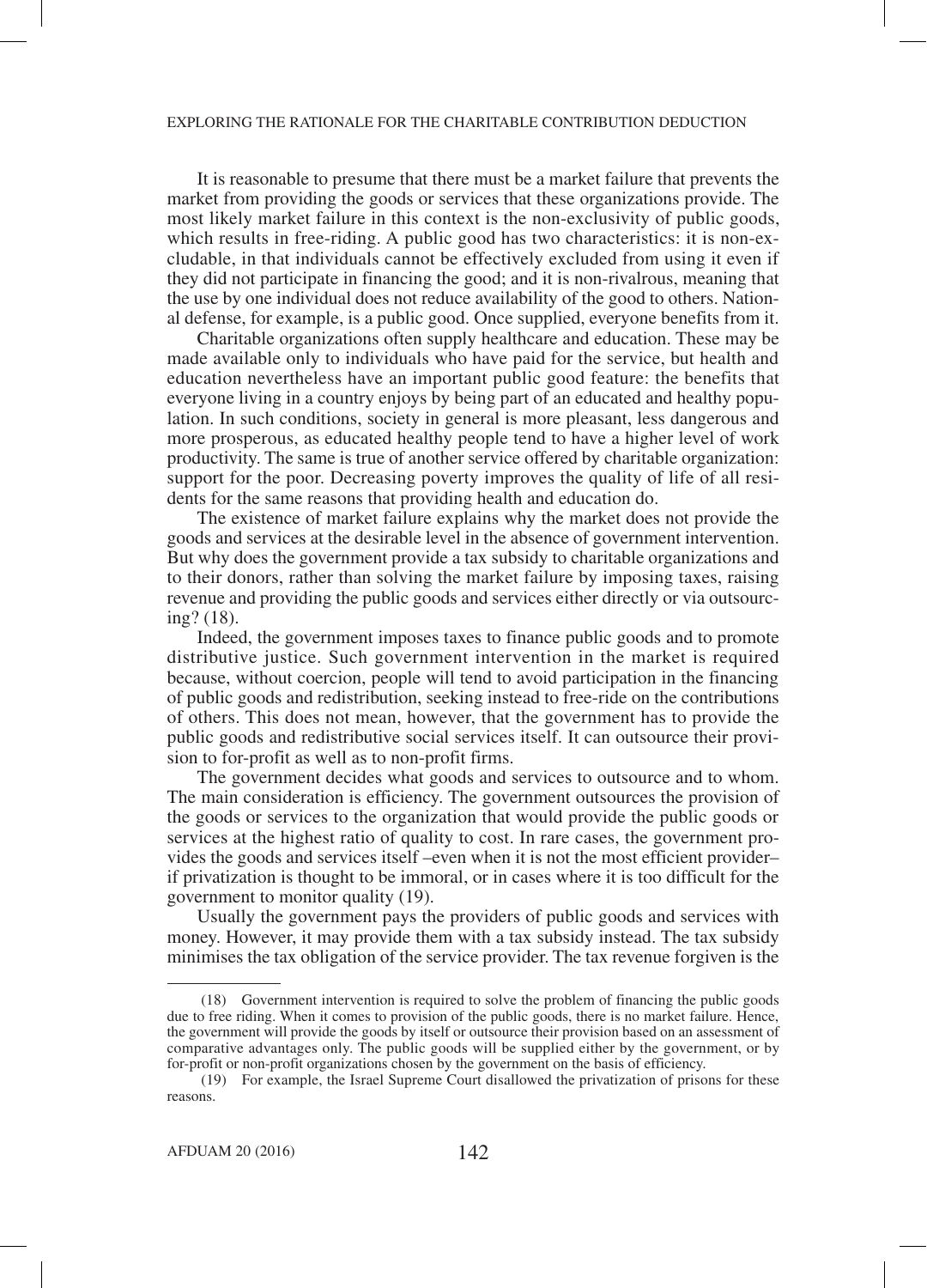government's payment for the provision of services. The policymaker chooses between direct government payments and tax subsidies, selecting the form of payment that incurs the least cost.

Payment for outsourced services to a non-profit organization can either take one of two forms, or a combination of the two: (a) subsidizing charitable contribution to the non-profit organization; or (b) providing the non-profit organization with a direct government grant. The subsidy, as well as the grant, are both financed by the government, using revenue collected via the tax system.

Let us assume, for example, that the government wishes to provide private tuition to underprivileged children. It could provide this service through government employees, or outsource the provision of the service to for-profit or non-profit firms. Assuming it decides to outsource the provision of tutoring, the government must decide how to pay the provider for its services. It will do so by comparing the cost of a direct grant with the cost of a tax subsidy, choosing the lower cost option.

One form of tax subsidy provided to non-profit organizations is section 170: the charitable contribution deduction. It allows donors to deduct their donations, thereby lowering the financing cost of non-profit organizations. The tax subsidy given to donors lowers the «price» of donation, resulting in greater donations. This deduction is, in effect, a government matching-grant given to donors. (20) The non-profit benefits from it, and thus the deduction can be construed as a form of government payment for its services.

# IV. **PARTIAL FUNDING OF PUBLIC GOODS PREFERRED BY MINORITIES AND OF UNKNOWN PREFERENCES**

## 4.1 PUBLIC CHOICE

According to public choice theory, a majority voting system will select the outcome most preferred by the median voter. A government will therefore fund and provide, either directly or via outsourcing, only the public goods that it believes would meet the preferences of the median voter (21).

Individuals whose preferences differ significantly from those of the median voter are, by definition, minorities. They may form coalitions to demand that the government fund and supply their preferred public goods. The charitable contribution deduction can be interpreted as a compromise between a coalition of minorities and the majority.

 <sup>(20)</sup> Strnad, J., «The Charitable Contributions Deduction: A Politico-Economic Analysis», in S. Rose-Ackerman (ed.), *The Economics of Nonprofit Institutions*, Oxford University Press, New York, 1986, pp. 265-296, at p. 273.

 <sup>(21)</sup> Weisbrod, B. A., «Toward a Theory of the Voluntary Nonprofit Sector in a Three-Sector Economy», in S. Rose-Ackerman (ed.), *The Economics of Nonprofit Institutions*, Oxford University Press, New York, pp. 21-44, at pp. 24-2. The public choice literature recognizes that majority votes do not always determine political outcomes but uses the majoritarian model for simplicity and as starting point for the argument.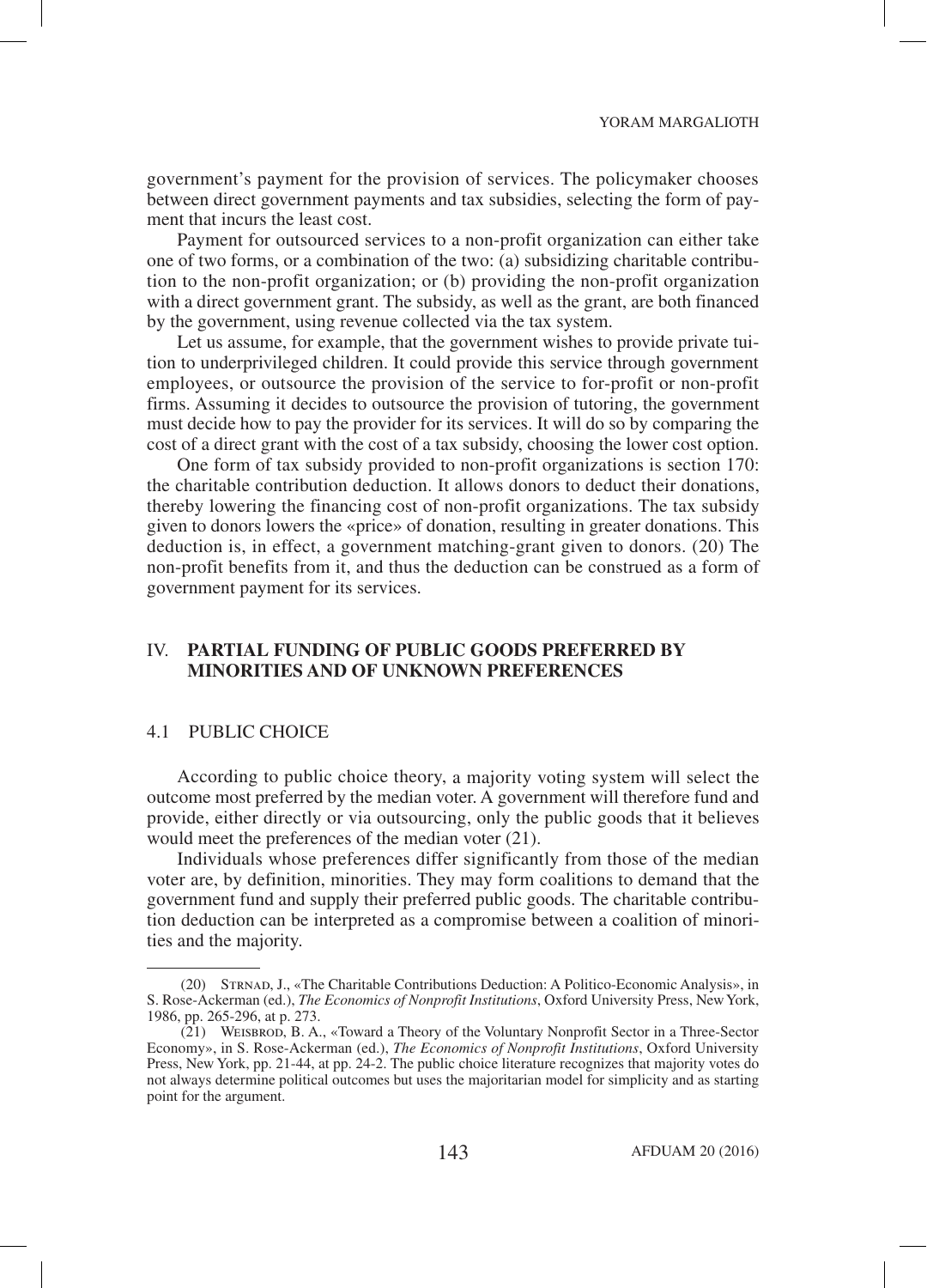The government partially funds the public goods preferred by minorities by allowing them to deduct from their taxable income the amounts they contribute to the preferred charitable organizations that supply their chosen public goods.

The charitable contribution deduction is capped at 50% of AGI in the case of individual donors, and 10% for corporate donors. This means that individual donors who donate more than 50% of their AGI do not receive any subsidy for the surplus. Contributions of appreciated property are capped at 30% of AGI (22). Carry-forwards for unused deductions are allowed, but only with restrictions.

Viewing the charitable contribution deduction as a compromise between the majority and the minority coalition over government funding of public goods provides a possible explanation for this cap on charitable contribution deduction. The minorities are allowed to deduct their charitable contributions to their preferred public goods, allocating in this way the tax revenue forgone according to their preferences. However, they are still required to pay taxes on at least half of their gross income. The revenue from this tax is allocated according to the majority's preferences (23).

### 4.2 ASYMMETRIC INFORMATION REGARDING PREFERENCES

The government cannot know its citizens' exact preferences for public goods. As it often delegates responsibility to local governments to finance and distribute public goods –making the presumption that local governments have superior knowledge about the needs of the local residents– similarly the government relies on donors to target the government provision of some public goods. Reliance on donors may be justified, given that the tax deduction does not fully compensate them.

The charitable deduction essentially casts the government as a financing partner, with taxpayer-donors serving as intermediaries or agents who choose the providers of –or indeed the very existence of– certain services (24). When residents contribute to charitable organizations, they channel tax revenue to their preferred charitable organizations, tax revenue that could otherwise be allocated elsewhere by the government. In addition, they provide the government with information about their preferences for direct government spending. This information consists not only of the identity of the charitable organization and the preferred public good, but also the intensity of the preference, reflected in the amount they contribute.

The charitable contribution deduction is therefore justified on efficiency grounds. It solves the failure of asymmetric information, and makes the whole sys-

 <sup>(22)</sup> Contributions made to a private foundation which is a charitable organization funded by a single individual, a corporate source or a close-knit family group. A private foundation makes grants to other charities instead of conducting its own charitable activities. Cash contributions to a private foundation are capped at 30% of AGI, and property contributions are capped at 20%. See Fishman and SCHWARZ, *supra* note 16, at p. 472.

 <sup>(23)</sup> See Perry Fleischer, M., «Generous to a Fault? Fair Shares and Charitable Giving», *Minnesota Law Review*, N.º 93, 2008, pp. 165-230.

 <sup>(24)</sup> Levmore, S., «Taxes as Ballots», *University of Chicago Law Review*, Vol. 65, N.º 2, pp. 387-431.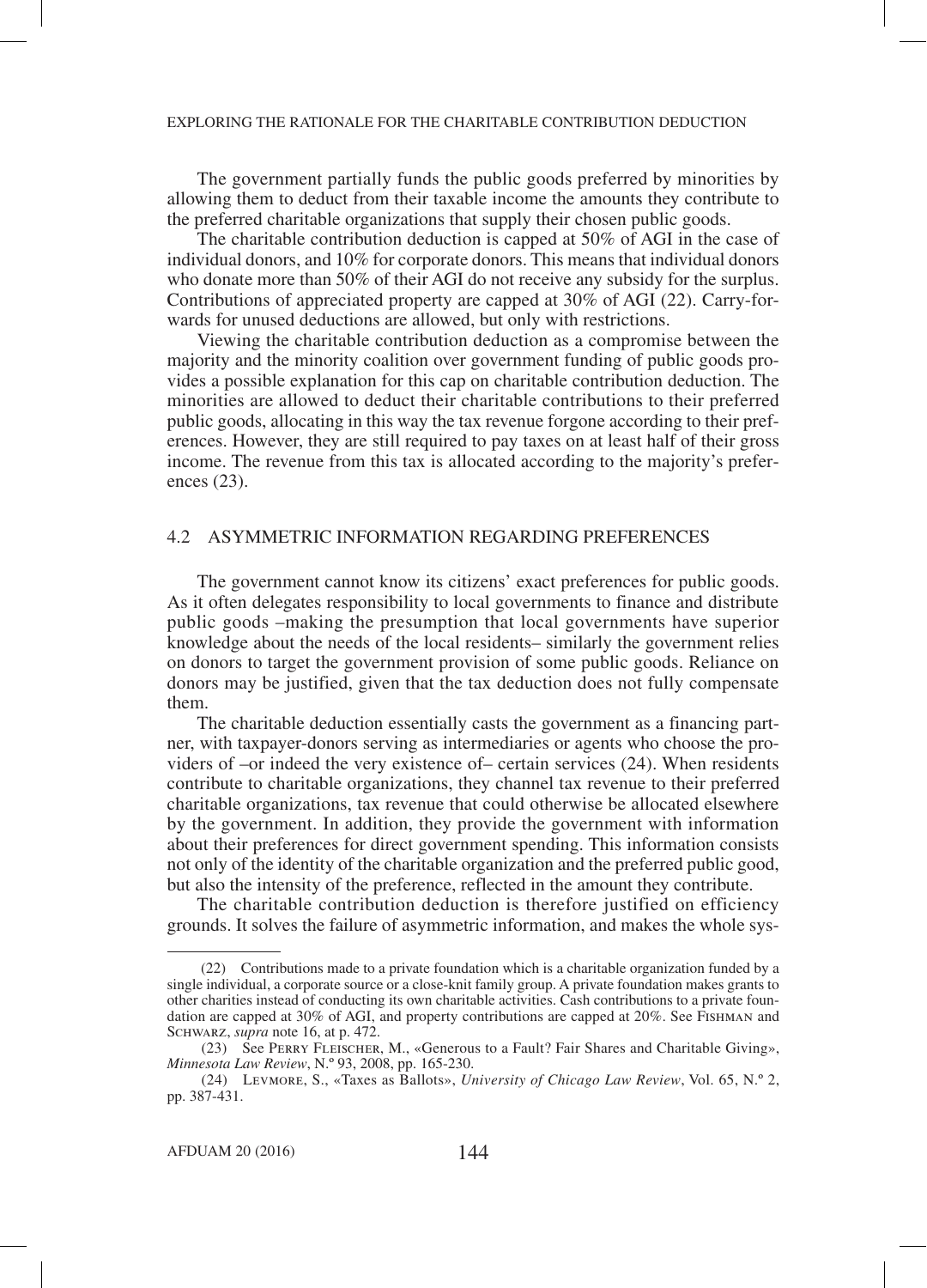tem of financing and providing public goods for the satisfaction of the citizens more competitive.

# V. **THE EXISTENCE OF WARM GLOW**

Donors are sometimes purely altruistic, caring only about the end-result, which is that the goods or services should be supplied. In that case, there is no advantage to subsidizing donations over the regular taxation and provision method.

However, more usually, donors derive some personal satisfaction from being in the position to finance the provision of the public goods or services through a process that allows them to choose those goods or services to be provided, and even possibly be involved in their provision by assuming various functions (such as being board members) in the charitable organizations.

The good feeling that most donors derive from being the ones to choose the charitable organization and being involved in the actual provision of goods is termed *warm glow* (25)*.* Donors are part of society; hence, the policymaker may prefer to provide the public goods by subsidizing donors to create the warm glow, thereby increasing overall social welfare (26).

It is unclear whether a tax subsidy can increase the warm glow derived by donors. It depends on the extent to which donors view themselves as donating the gross or the net amount. Let us clarify this by using the following simple example.

Assume that a donor, whose marginal tax rate is 35%, donates \$100,000 to a charitable organization and deducts this donation under section 170. Her out-ofpocket cost is only \$65,000. Does she derive from the donation the same level of warm glow as she would have in a world with no section 170, donating \$65,000 or \$100,000?

The subsidy may be justified for increasing social welfare in the form of warm glow, but only if she feels as if she donated \$100,000, or at least more than \$65,000.

# VI. **REDUCING THE EXCESS BURDEN OF TAXATION**

Another reason why the provision of a tax subsidy to charitable organisations and their donors –rather than imposing taxation to raise revenue for the provision of services, directly or via outsourcing– is that it allows the government to raise funds for public goods (and income redistribution) without incurring the *excess burden* of taxation, in part or at all. Excess burden, also known as deadweight loss,

<sup>(25)</sup> The term was coined by ANDREONI. See ANDREONI, J., «Giving with Impure Altruism: Applications to Charity and Ricardian Equivalence», *Journal of Political Economy*, Vol. 97, N.º 6, 1989, pp. 1447-1458; Andreoni, J., «Impure Altruism and Donations to Public Goods: A Theory of Warm-Glow Giving», *The Economic Journal*, 1990, pp. 464-477.

 <sup>(26)</sup> There are arguments against including warm glow in social welfare. See discussion below.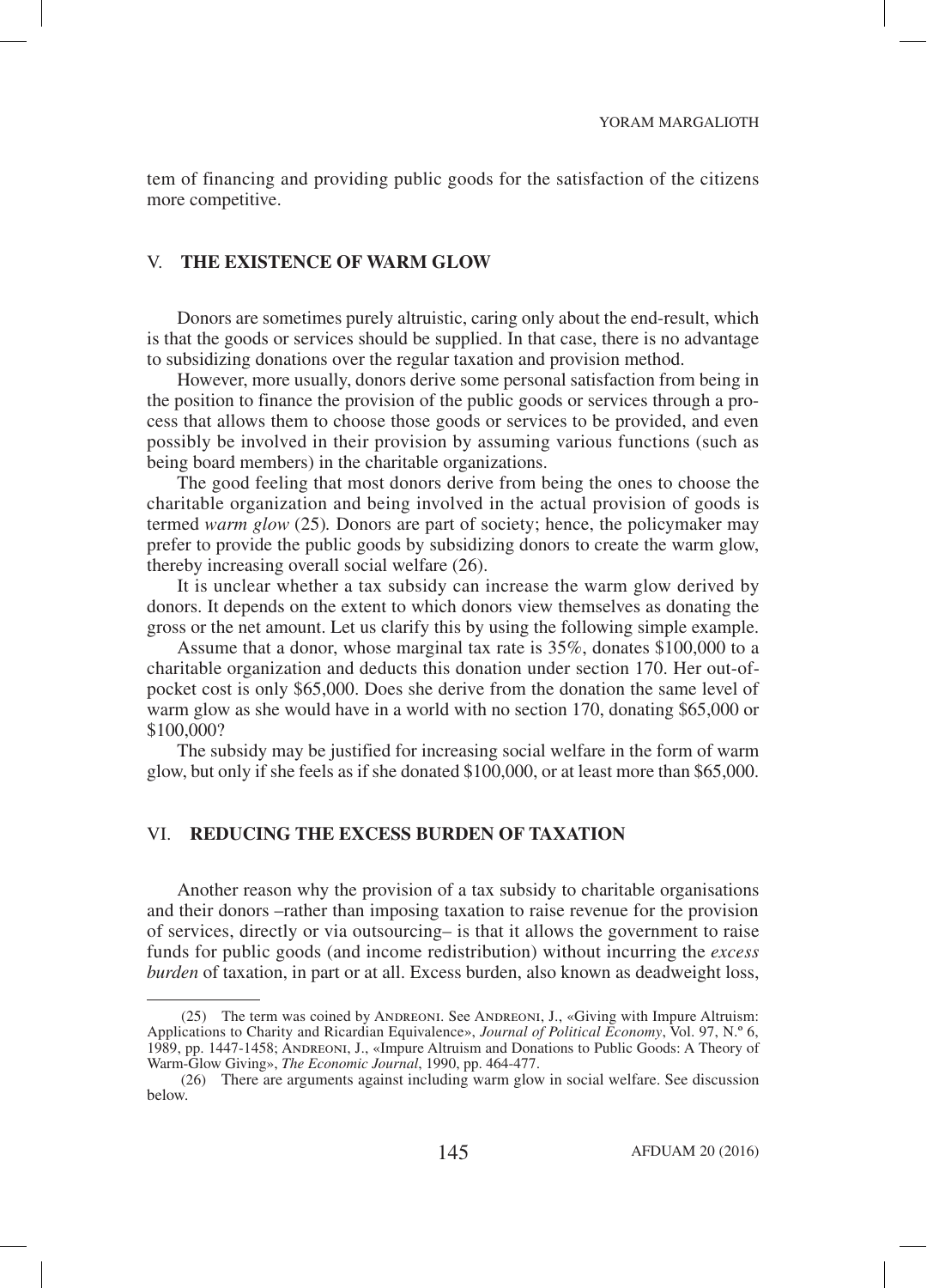is the inefficiency of the tax system, namely, the loss of welfare above and beyond the tax revenues collected.

Because not all readers are familiar with tax policy, I will briefly provide the basic background necessary to understand the argument, and then connect it to our discussion of tax incentives offered to donors.

As mentioned above, the government is supposed to correct market failures and promote distributive justice using tax and regulation. Taxes that correct market failures such as externalities –say, a tax on pollution– are efficient.

Once market failures are corrected and the market becomes competitive, individuals and firms are thought to be the best judges of the goods and services they value. Accordingly, they make spending decisions to maximize their well-being and in line with their own preferences. The result, as Adam Smith observed over two hundred years ago, is known as the invisible hand of the market, and is assumed to maximize social efficiency.

The use of taxes other than Pigovian taxes –namely, other than taxes that correct externalities– interferes with this efficiency, because the taxes induce firms and individuals to shun taxed activities in favor of relatively untaxed ones, keeping us from making the best use of our resources.

In other words, it is a net welfare loss, caused by reducing the welfare of taxpayers by taxing them, without generating revenue that could be used to enhance welfare through government actions such as the provision of public goods or redistribution.

A significant part of the inefficiency cost of taxation derives from administrative costs such as compliance and enforcement. Empirical research estimates these costs to be about 20%, meaning that in order to finance one dollar of transfer payment to promote distributive justice, the government needs to raise in tax not just one dollar but one dollar and twenty cents (27).

Some inefficiency is caused by tax avoidance activity, because taxpayers engage in transactions that are not optimal from a business perspective, and which therefore do not generate the highest possible yield. These transactions include tax evasion, which is illegal, as well as tax planning, which is legal. Both can involve huge transaction costs, such as the incorporation of a company abroad, the use of shell companies, etc. It may also include relatively small and legitimate actions, which because many millions of people also engage in these actions amount to significant aggregate sums at the national level.

This is a cost to society, since the production factors are not being optimally used to produce the maximum yield. The people who work in facilitating tax planning or evasion, such as lawyers and accountants, as well as those who work on the government side to enforce the taxes, do not create any added value to society. They do not increase the standard of living. They merely engage in the distribution of income generated by others within the society. Ultimately, they pull in opposite directions.

 <sup>(27)</sup> Slemrod, J. and Bakija, J., *Taxing Ourselves*, MIT Press, Cambridge (MA), 2004, at. pp. 158-161. It is important to note that soliciting donations for non-profits is also wasteful. It is an open empirical question whether charitable fundraising costs are lower than tax compliance and administrative costs.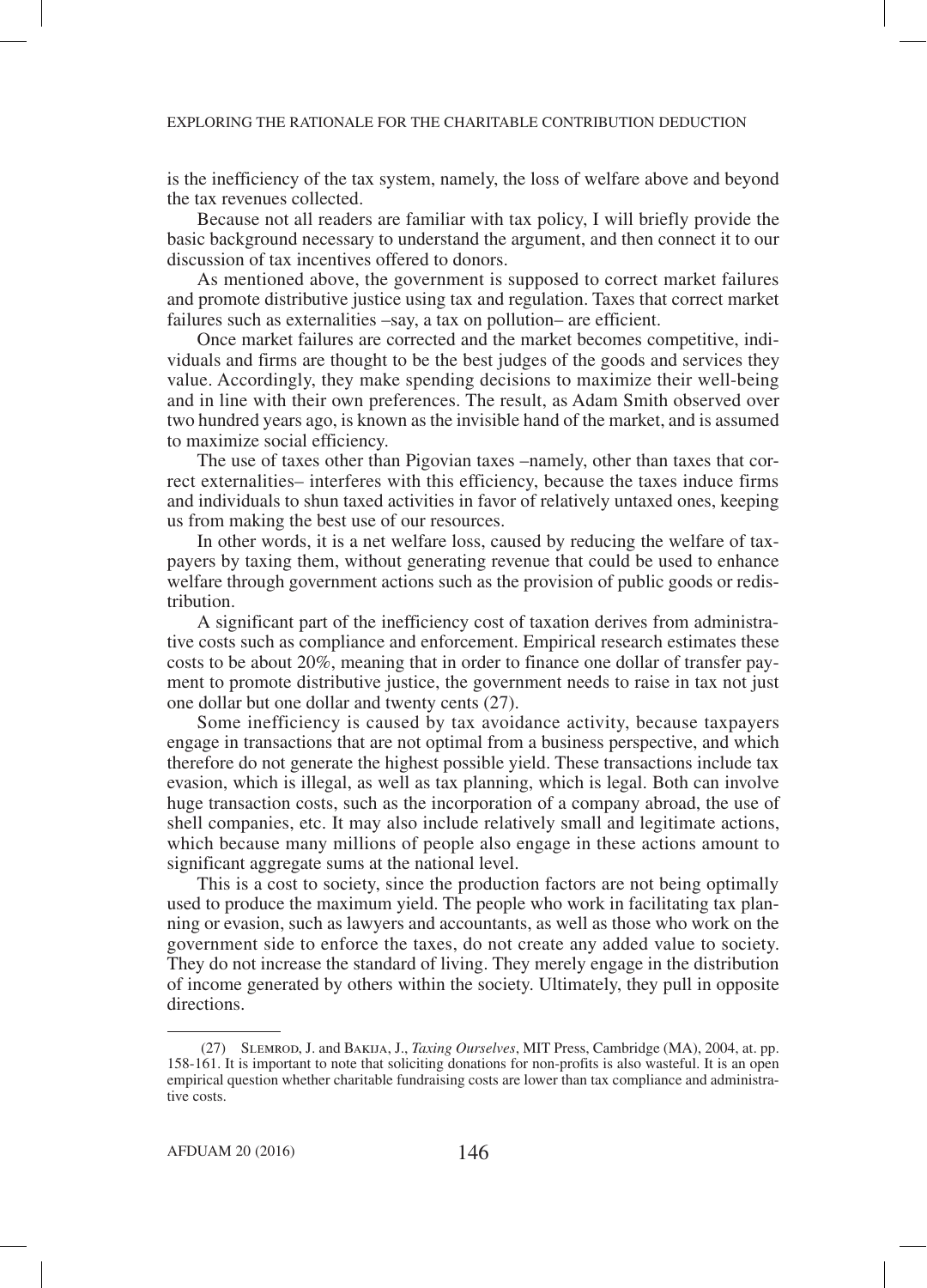But the *term excess* burden is often used to describe one specific cost of taxation: the effect that taxes have on relative prices.

It would be easier to explain using an example. American examples often involve the neighbor's teenager coming over to babysit, or to mow our backyard lawn, or to shovel snow from our front yard.

Let us imagine babysitting.

You want to go out for 5 hours to, say, a movie and dinner. You have a baby, and your neighbor's teenage daughter is willing to babysit.

Her reservation price is \$15 an hour. By reservation price (also known as the opportunity cost of her time), we mean what her leisure time is worth to her, assuming that leisure is her alternative to taking the babysitting job.

Let us assume this is the competitive price, at least in the area you are living in. Namely, this is what babysitters charge per hour. You would not find a less expensive option.

You are happy to pay \$20 per hour. Hence, both of you would benefit from a transaction at a price that is anywhere between \$15 and \$20 per hour.

As we have assumed 5 hours of work, there is a social surplus generated by this voluntary transaction of  $5 \times $5 = $25$ .

If the transaction were set at \$20 per hour, then the entire surplus of \$25 would go to the babysitter.

If the transaction were set at \$15 per hour than the entire surplus of \$25 would go to you.

Suppose now that there is a  $26\%$  income tax. You are willing to pay up to \$20 per hour, but the potential babysitter will not take the job unless she receives \$15 per hour, which is more than the \$14.80 that will be her after-tax income if you pay her \$20 (28).

So, assuming she does not evade taxes, you will not go out to see a movie and she will stay at home and will not benefit from having some extra cash.

Please note that no one in this example has benefited from this tax. Both participants in the aborted transaction lost an opportunity to increase personal happiness, but because no tax was paid, no one benefited from any use of tax revenue.

The loss to society is the social surplus that was not created. Assuming, in our example of 5 hours of work, that this would have been  $5 \times $5 = $25$ . \$5 per hour, being the difference between the babysitter's reservation price of \$15, and what you were willing to pay, \$20 per hour.

More often, a transaction does take place, but due to the tax-induced increase in prices, a smaller quantity is purchased; some potential social surplus will nonetheless be lost.

Now, let us move on to the topic of this paper –tax incentives provided to donors– and examine the excess burden the incentive saves or involves.

One important aspect of financing public goods and redistribution through donations is that unlike taxes, donations are voluntary. The easiest way to understand the argument I am about to present would be to view charitable contribution as consumption good with positive externalities (29). Donors purchase a warm

 $(28)$  \$20 X  $(1-0.26) = $14.80$ .

 <sup>(29)</sup> For such modeling, see Saez, E., «The Optimal Treatment of Tax Expenditures», *Journal of Public Economics*, N.º 88, 2004, pp. 2657-2684.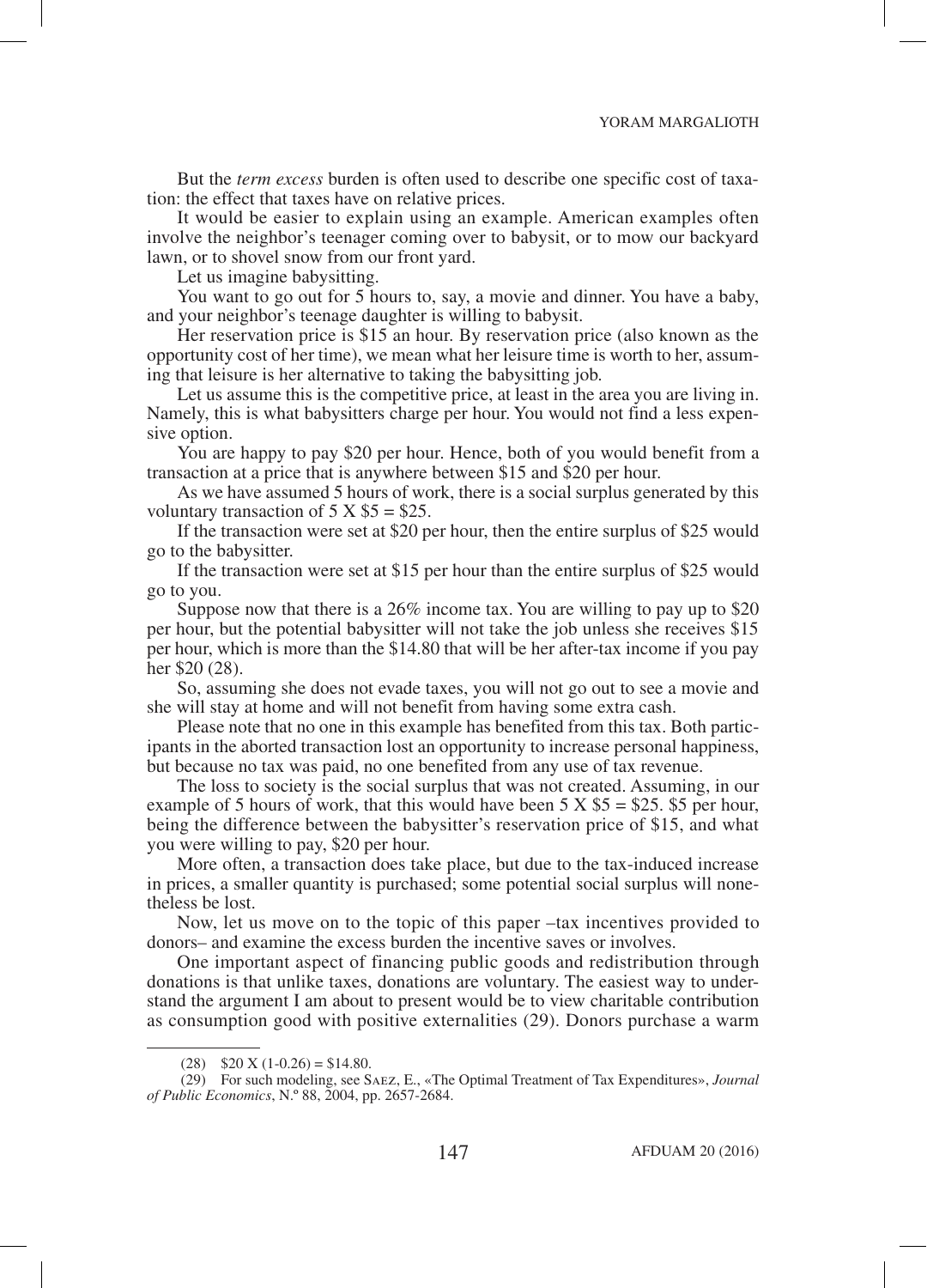feeling, derived from doing a good deed; social status and prestige; political power; or even the belief that they have secured a place in heaven.

When donations fund public goods and promote distributive justice, they improve the overall efficiency of the system by replacing taxes that involve excess burden. The problem, however, is that donations confer positive externalities and therefore are undersupplied. This is obviously true when financing public goods, but it is even so when the donation is a gift to one recipient.

Let us look at the following simple example. An individual will donate up to the point at which the marginal benefit to the individual just equals the marginal cost. A donation that costs the donor \$1, makes the donor happier by more than \$1. She will continue to make such donations until the marginal benefit she derives from donating \$1 is lower than \$1. Let us assume for example that the benefit to her from donating \$1 is only \$0.75. In that case, she does not make the donation. From a social point of view, this is inefficient if the recipient derives a benefit greater than \$0.25. Let us assume that the benefit derived by the recipient is \$1. In that case, donating \$1 increases social welfare by \$1.75 (30).

As in most market transactions, the price will have an effect on the quantity demanded. The charitable contribution deduction effectively reduces the price of the charitable contributions relative to non-deductible consumption to one minus the marginal income tax rate for those who claim them (31).

Assuming for ease of calculation, that the donor's marginal tax rate in our example is 50%. Deducting her charitable contribution reduces the out-of-pocket cost of the donation from \$1 to \$0.50. This motivates the donor to make the donation because it costs her \$0.50, whereas the benefit she derives in our example is \$0.75. From a social point of view, this is efficient, because at a total cost of \$1, a total benefit of \$1.75 was derived. For this reason, efficiency requires the subsidization of all gifts and bequests, even if no public goods are being financed (32).

Charitable contribution to non-profits usually provides positive external benefits to others besides the direct recipients. For example, a donation that finances private tutoring to underprivileged children helps not only them but also society in general, as living in a more equal society improves the overall good feeling of success and harmony. In particular, these children will later become more productive workers and contribute to society through products or services, as well as increase taxation revenue.

The effect of the charitable contribution deduction depends on its price elasticity that is the percentage change in donations caused by a 1% change in price. Allowing taxpayers to deduct their charitable contributions decreases tax revenue, but increases donation.

Let us assume that donations finance the provision of public goods and services, of similar value, that advance the maximization of the social welfare function of government. If we also assume that the government would otherwise fund such

 <sup>(30)</sup> Bakija, J., «Tax Policy and Philanthropy: A Primer on the Empirical Evidence for the United State and Its Implications», *Social Research*, Vol. 80, N.º 2, 2013, pp. 557-584, at p. 577.

 <sup>(31)</sup> The tax exemption of non-profit organizations, a topic outside the scope of this paper, has similar effects.

 <sup>(32)</sup> See Kaplow, L., «A Note on Subsidizing Gifts», *Journal of Public Economics,* Vol. 58, N.º 3, 1995, pp. 469-477.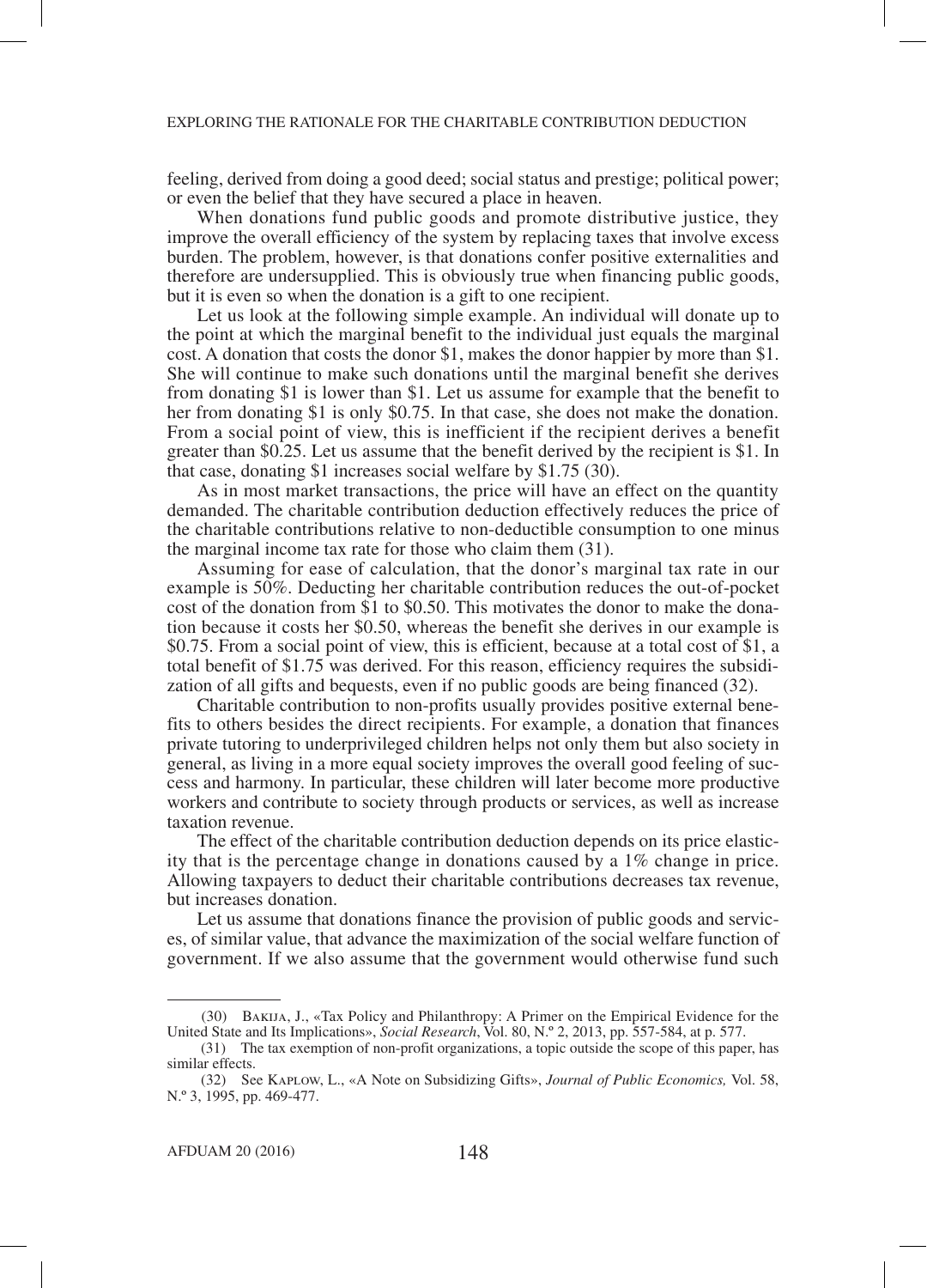goods and services with tax revenue, then the policymakers' goal should be to induce the most donations possible, for a given cost in terms of tax revenues forgone.

To do so, the policymaker must know the price elasticity of charitable contributions. It also needs to assess the administrative and compliance costs of the tax system, as well as the fundraising costs of the non-profit organizations. Moreover, to evaluate the total effect on social welfare, the dollar-valued benefits from a donation to the donors (the warm glow), the direct recipients, and others should all be weighted by the marginal social welfare weights of each involved person. For example, under a utilitarian social welfare function, the value of a \$1 benefit to a high-income donor or recipient would be lower than the value of the \$1 benefit to a low-income donor or recipient.

The literature on optimal taxation takes all the above considerations into account and suggests the optimal subsidy structure and tax rate (33). I will not go into the detail of the optimal tax models, but will offer one, mainly unintuitive, policy insight, explaining it non-formally with a numerical example.

When the price elasticity of donations is 1 or greater (in absolute value), \$1 of tax revenue is forgone due to allowing the taxpayers to deduct their charitable contributions from their taxable incomes, resulting in a donation of more than \$1. In such a case, it is intuitive to think that the charitable tax deduction is warranted. Because, assuming the donation funds public good and redistribution similar to what the government provides, the charitable contribution deduction increases the funding while keeping the level of excess burden constant, or lowers the excess burden while keeping the level of funding constant.

It is, however, less intuitive to understand why even when the price elasticity of donations is lower than 1 (in absolute value), the charitable contribution deduction may be desirable from a social policy perspective.

I will try to explain this using the following example. Suppose that the marginal tax rate of a donor is 35%, and that without a tax deduction she would donate \$100. Let us assume now that if she is allowed to deduct the charitable contribution from her taxable income she would donate \$154 or more. This means that when the elasticity is 1 or greater (in absolute value) no tax revenue in our example is forgone (34).

Further assume that the elasticity is lower than 1 (in absolute value), but that the public good in our example is funded only by donors at a level that the policymaker views to be too low. Let us assume it is currently funded at \$100 billion, but that the government would like it to be \$130 billion. The problem, however, is that when the government uses tax revenue to increase the total funding for this particular public good, the donors reduce their contributions by the same amount. This phenomenon is known as «crowding out,» which is the change in private donations caused by a \$1 increase in government spending (35).

 <sup>(33)</sup> See, e.g., Saez, *supra* note 29; Diamond, P., «Optimal Tax Treatment of Private Contributions for Public Goods With and Without Warm Glow Preferences», *Journal of Public Economics*, Vol. 90, N.º 4-5, 2006, pp. 897-919.

 $(34)$  \$154 x  $(1 - 0.35) = $100$ 

 <sup>(35)</sup> See Roberts, R. D., «Financing Public Goods», *Journal of Political Economy*, Vol. 95, N.º 2, 1987, pp. 420-437; Andreoni, *supra* note 25.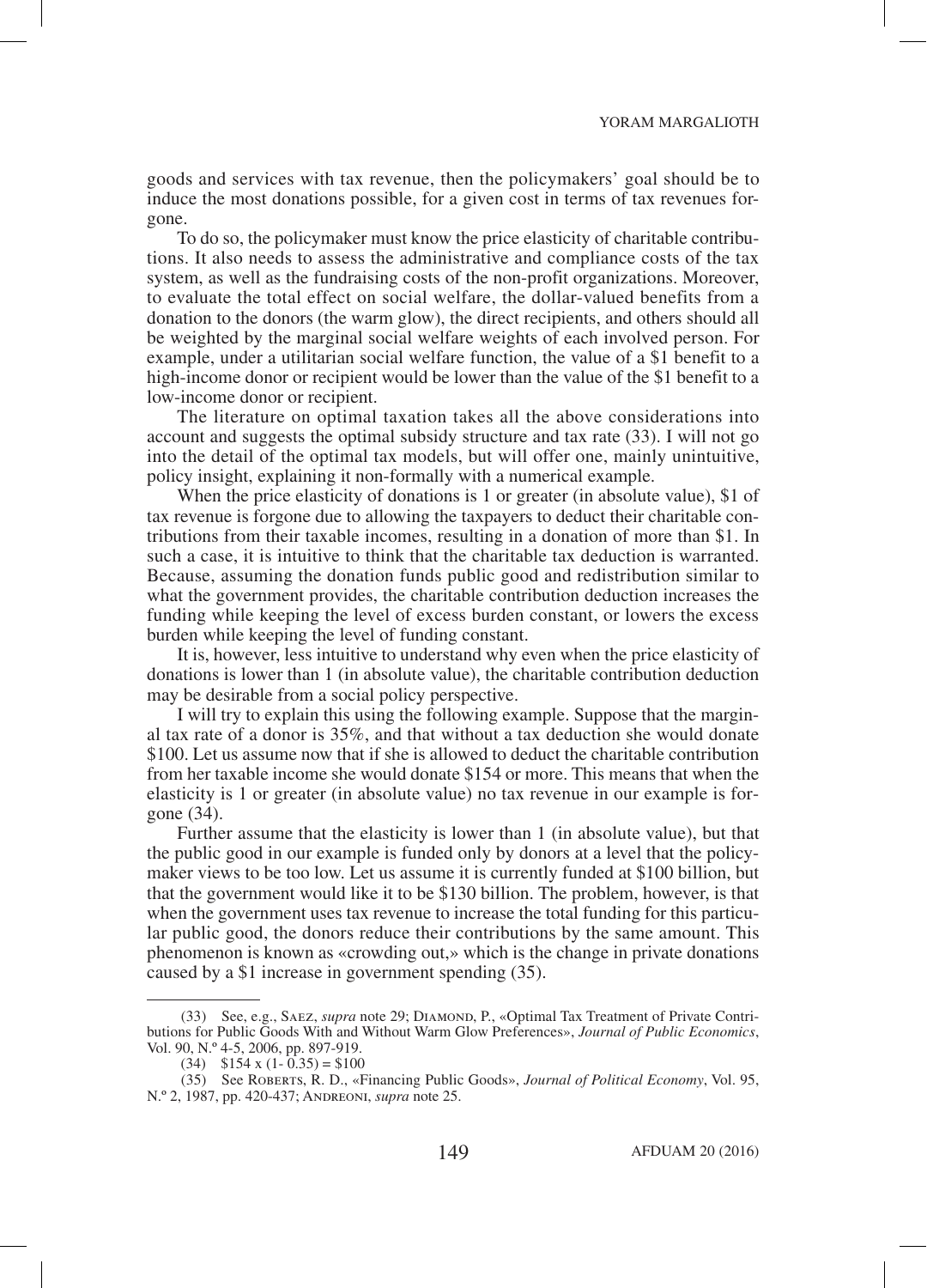Assuming donors decrease their donation by \$1 for each \$1 the government contributes, it would cost the government \$130 billion to bring the level of the public good to the desired level.

Instead, the government may offer the donors a tax incentive. Let us assume it is a tax deduction, and let us further assume that the donors' marginal tax rate is 35%. Let us also assume that the price elasticity of contribution is *lower* than 1 (in absolute value), so that the donors do not increase their donations by \$154 billion or more. Let us assume they increase it only to \$130 billion, satisfying the government goal.

In that case, offering the tax deduction reduced the out-of-pocket donation from \$100 billion –which was the amount donors contributed with no tax deduction– to only \$84.5 billion (36). However in the presence of crowding out, it allows the government to reach the \$130 billion goal with an investment of \$45.5 instead of \$130 billion, saving it \$84.5 billion (37).

To sum up, the charitable contribution deduction may increase social welfare. Its optimal structure and rate depend on: (a) the price elasticity of contribution; (b) the dollar-valued benefits from a donation to the donors, to the direct recipients, and to others, weighted by the marginal social welfare weights of each involved person, under our choice of a social welfare function; and (c) the level of crowding out.

### VII. **DISTRIBUTIONAL IMPACT OF CHARITABLE CONTRIBUTIONS**

The optimal tax model described above considers the distributional impact, as maximizing social welfare requires finding the optimal balancing of efficiency and equity considerations. The previous chapter, however, elaborated on the efficiency aspect of the charitable contribution deduction, as most of the chapter was devoted to explaining and discussing the issue of elasticity. This chapter will focus on the equity consideration.

It is important to distinguish between: (a) the distributive implications of using the mechanism of donations to finance the public goods; (b) the design of tax subsidy (Why not replace the deduction with a credit? Why not offer the tax subsidy to all donors, namely, for any private provision of public goods, instead of limiting it to those who itemize their deductions?); and (c) the profile of people who donate, distinguished by income class; how progressive is the distribution of the outputs of non-profit organizations?

## 7.1 THE DISTRIBUTIVE IMPLICATIONS OF USING THE MECHANISM OF DONATIONS TO FINANCE PUBLIC GOODS

The warm glow effect discussed above obviously increases social welfare when we look only at its positive effects on donors. However, some of the good feeling experienced by donors is from the increase in their social status. Such an

AFDUAM 20 (2016) 150

 $(36)$  130 x  $(1 - 0.35) = $84.5$ 

 $(37)$  130 x 0.35 = \$45.5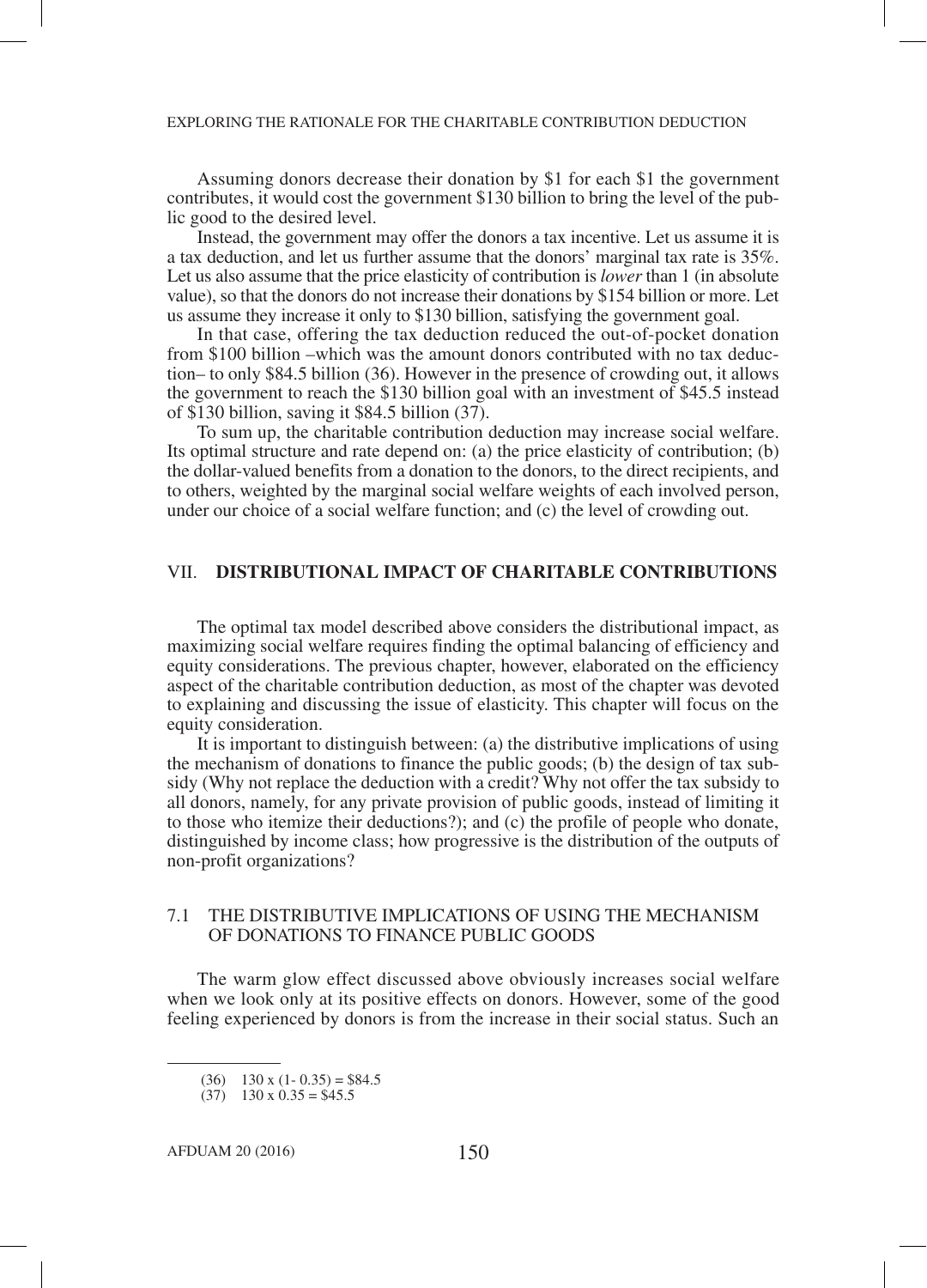increase may create a negative externality on others, and be regarded as rent-seeking, as social status is a zero sum game (38).

This would decrease social welfare. Thus, the social desirability of providing the public good by the mechanism of subsidizing donation depends on the outcome of the trade-off between the increase in well-being of the donors due to the warm glow on the one side, and the decreased well-being of others on the other side. Donors, too, may be adversely affected by donations of other donors, as it reduces their own social status.

The negative externality created by donations, due to the zero-sum game nature of social status, reduces social welfare. It should therefore be taken into account when designing the optimal tax structure and rate of the tax incentive offered to donors. It could even lead to the conclusion that donations should be taxed.

There are reasons not to include warm glow in the social welfare perspective. People may donate due to unpleasant pressure imposed on them. In such circumstances, the warm glow does not describe an increase in social welfare but merely a decrease in disutility coming from the pressure to donate (39). Moreover, the analysis of warm glow may be too incomplete to allow basing policy recommendations on it. Warm glow is an evaluation based on the *process* of determining the final resource allocation. If we only track some uses and ignore others, the policy implications may be distorted. If we cannot account for all of the uses of resources, we may be better off not accounting for any of them, including the warm glow, at all (40).

In addition, it is very difficult to measure warm glow because of behavioral biases. Experiments find that people react differently to seemingly equivalent subsidy-schemes (41).

Finally, the policymaker may need to account for the following additional argument: relying on donors to finance public goods severs the link between processes of decision-making and the citizens these decisions are intended to benefit, and therefore erodes political engagement and its underlying notion of shared

 <sup>(38)</sup> See Frank, R. H., *Choosing the Right Pond: Human Behavior and the Quest for Status*, Oxford University Press, New York (1985); Frank, R. H., «Frames of Reference and the Quality of Life», *American Economic Review*, Vol. 79, N.º 2, 1989, pp. 80-85; Frank, R. H., «Positional Externalities», in R. J. Zeckhauser (ed.), *Strategy and Choice*, MIT Press, Cambridge (MA), 1991, pp. 25-47; McAdams, R. H., «Relative Preferences», *Yale Law Journal*, N.º 102, 1992, pp. 1-104; Blumkin, T. and Sadka, E., «A Case for Taxing Charitable Donations», *Journal of Public Economics,* Vol. 91, N.º 7-8, 2007, pp. 1555-1564.

 <sup>(39)</sup> See Diamond, *supra* note 33, at pp. 909, 917; Andreoni, J., «Philanthropy», in S. Kolm and J. M. Ythier (eds.), *Handbook of the Economics of Giving, Altruism and Reciprocity*, North-Holland, Amsterdam, 2006, pp. 1201-269, at p. 1225; but see Schizer, D. M., *Subsidizing Charitable Contributions: Incentives, Information, and the Private Pursuit of Public Goals*, Tax Law Review, N.º 62, 2009, pp. 221-269, at p. 226 (arguing that it is a matter of context. People donate under pressure only in unusual settings, because usually there are painless ways to refuse a solicitation… «Obviously, many donors derive great joy from their donation, and this satisfaction should not be dismissed as irrelevant.»).

 <sup>(40)</sup> See Diamond, *supra* note 33, at p. 916.

 <sup>(41)</sup> See, e.g., Eckel, C. and Grossman, P., «Rebate Versus Matching: Does how we Subsidize Charitable Contributions Matter?», *Journal of Public Economics*, Vol. 87, N.º 3-4, 2003, pp. 681-701 (finding that total contributions were 1.2-2 times greater with a match than a rebate, and were more responsive to changes in the match than they were to changes in the rebate).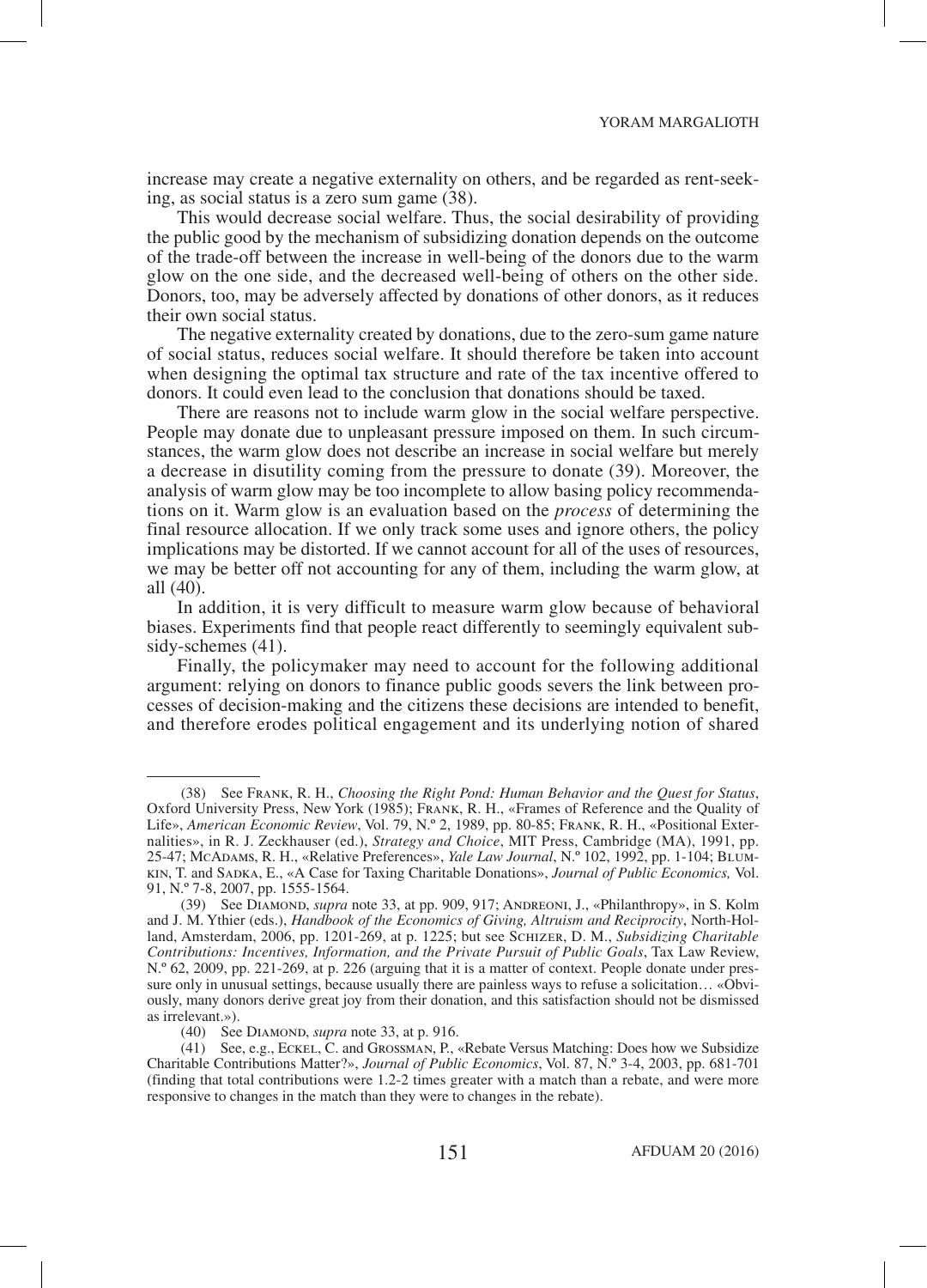responsibility (42). This is so even if everyone wants the public good to be financed by donations rather than taxes. This is because when the public good is financed by donations, the citizens are giving up some political engagement and responsibility that some scholars do not believe they should be allowed to surrender  $(43)$ .

#### 7.2 THE DESIGN OF THE TAX SUBSIDY FOR DONATIONS

As mentioned in the Introduction, the charitable deduction is more valuable to high-income taxpayers than to low-income taxpayers because of the increasing marginal tax rates structure. This makes it cheaper for high-bracket taxpayers to donate.

Replacing the deduction with a tax credit, namely reducing tax liability dollar for dollar taking into account amounts given to charity, would equalize the after tax price of donation to low and high income taxpayers.

A credit would also allow the government to choose the credit rate that would maximize donations, whereas in setting the marginal tax rates the policymaker is mostly concerned with the willingness of taxpayers to work and save, not their willingness to give to charity (44).

However, if the price elasticity of giving is greater than 1 (in absolute value), it may be that the deduction amplifies the redistributive effect of the tax by encouraging the wealthy to devote more dollars to charities that benefit the poor than wealthy donors save in taxes (45).

Moreover, if high-income individuals have larger price elasticity for contributions than low-income individuals, offering high-income individuals a greater subsidy– as a deduction does– would increase overall contributions (46).

It therefore seems likely that a credit is better, but empirical findings regarding elasticity of donation may justify a deduction.

## 7.3 THE DISTRIBUTION OF THE OUTPUTS OF NON-PROFIT ORGANIZATIONS

Much has been written about the distributive allocation of charitable contributions (47). As a percentage of annual income, deductible contributions make a

 <sup>(42)</sup> Dorfman, A. and Harel, A., «Against Privatization as Such», (Jan. 2015) (unpublished manuscript, on file with author).

 <sup>(43)</sup> The argument is presented in the text de-ontologically. It could be «translated» to welfarism to better fit the rest of this paper, by plausibly assuming that social welfare is increased when citizens are politically engaged and that they derive utility from having responsibility over the choice and quality of their public goods and can influence the way the public goods are managed. See also Diamond, *supra* note 33, at 909 («Perhaps there is resentment at the need to provide privately what is seen as a government obligation.»).

 <sup>(44)</sup> See Schizer, *supra* note 39, at p. 238.

 <sup>(45)</sup> See Brannon, G., «Tax Expenditures and Income Distribution: A Theoretical Analysis of the Upside-Down Subsidy Argument», in H. Aaron and M. Boskin (eds.), *The Economics of Taxation,* Brookings Institution, Washington, 1980, pp. 87-98, at. pp. 92-95.

 <sup>(46)</sup> See Strand, *supra* note 20, at p. 276.

 <sup>(47)</sup> See, e.g., Auten, G. E., Clotfelter, C. T. and Schmalbeck, R. L., «Taxes and Philanthropy among the Wealthy», in J. Slemrod (ed.), *Does Atlanta Shrug? The Economic Consequences of*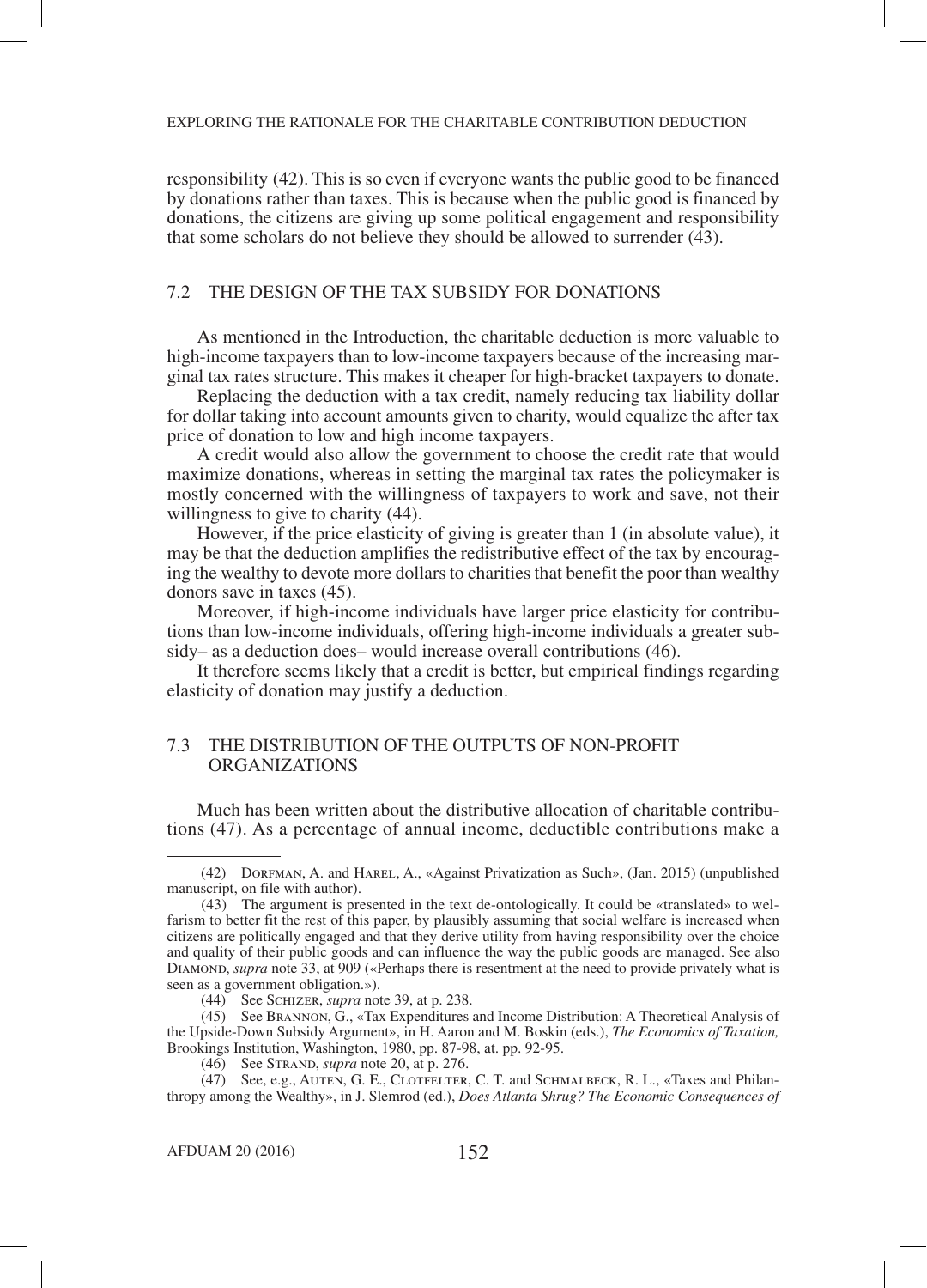U-shape pattern. Low-income taxpayers contribute a relatively high percentage of their AGI. Donations as a percentage of AGI fall as AGI increases. When AGI reaches annual income of around \$500,000 (in 2009) donations as a percentage of income start to increase (48). The very rich contribute about the same percentage of their income as low-income taxpayers. Because there are many more low-income taxpayers than very rich ones, much more donations, in dollar terms, are made by low-income taxpayers. Most of the contributions, in dollar terms, come from middle-income taxpayers.

The types of organizations favored by donors differ systematically according to their incomes. For individuals of modest means, religious organizations are far and away the most favored type of donee. Middle-income taxpayers donate mostly to religious organizations as well as to education. High-income taxpayers donate to higher education, health, religion and the arts (49).

Only about 7.5% of all donations go towards the satisfaction of basic needs, that is, towards relieving poverty (50). Empirical studies find diversity within the non-profit sector, with no overarching distributional impact (51). In no sub-sector of the non-profit sector is there evidence that benefits are dramatically skewed towards the rich or the poor.

Even in the sectors in which one might think that for-profits would have a redistributive effect, such as education  $(52)$  and healthcare  $(53)$ , it appears that government-funded schools and hospitals are much more favorable to the poor and the uninsured than the non-profits. When it comes to hospitals, even for-profit hospitals are often more generous to the poor than the non-profit hospitals (54). In areas such as employment, training and income support, legal rights and advocacy, there is a strong positive correlation between reliance on government funding and servicing the poor (55).

To sum up, empirical studies support Vickrey's hypothesis that «the role of philanthropy in redistribution is relatively slight» (56).

(49) *Id.*

 (52) See, e.g., Schwartz S. and Baum, S., «Education», in *Who Benefits from the Nonprofit Sector?*, *supra* note 48, pp. 55-92.

 (53) See, e.g., Salkever, D. S. and Frank, R. G., «Health Services», in *Who Benefits from the Nonprofit Sector?, supra* note 48, pp. 24-55.

(54) Stern, K., *With Charity for All*, New York, Doubleday, 2013.

 (55) Salamon, L. M., «Social Services», in *Who Benefits from the Nonprofit Sector?*, *supra* note 48, pp. 134-174.

 (56) Vickrey, W., «One Economist's View of Philanthropy», in Frank Dickenson (ed.), *Philanthropy and Public Policy*, New York, National Bureau of Economic Research, pp. 31-56.

*Taxing the Rich*, New York and Cambridge (MA), Russell Sage Foundation and Harvard University Press, pp. 392-424; AUTEN, G. E., SIEG, H. and CLOTFELTER, C. T., «Charitable Giving, Income and Taxes: An Analysis of Panel Data», *American Economic Review*, Vol. 92, N.º 1, 2002, pp. 371-382, at p. 371; Clotfelter, C. T., «The Economics of Giving», in J. W. Barry and B. V.Manno (eds.), *Giving better, giving smarter: working papers of the National Commission on Philanthropy and Civic Renewal*, National Commission on Philanthropy and Civic Renewal, Washington (DC), 1997, pp. 31-55.

 <sup>(48)</sup> Clotfelter, C. T., «Charitable Giving and Tax Policy in the U.S.», in G. Fack and C. Landais (eds.), *Charitable Giving and Tax Policy: A Historical and Comparative Perspective*, Oxford University Press, Oxford, 2014, pp. 34-63.

 <sup>(50)</sup> *Id.*

 <sup>(51)</sup> Clotfelter, C. T., «The Distributional Consequences of Nonprofit Activities», in C. T. Clotfelter (ed.), *Who Benefits from the Nonprofit Sector?*, Chicago University Press, Chicago and London, 1992, pp. 1-24.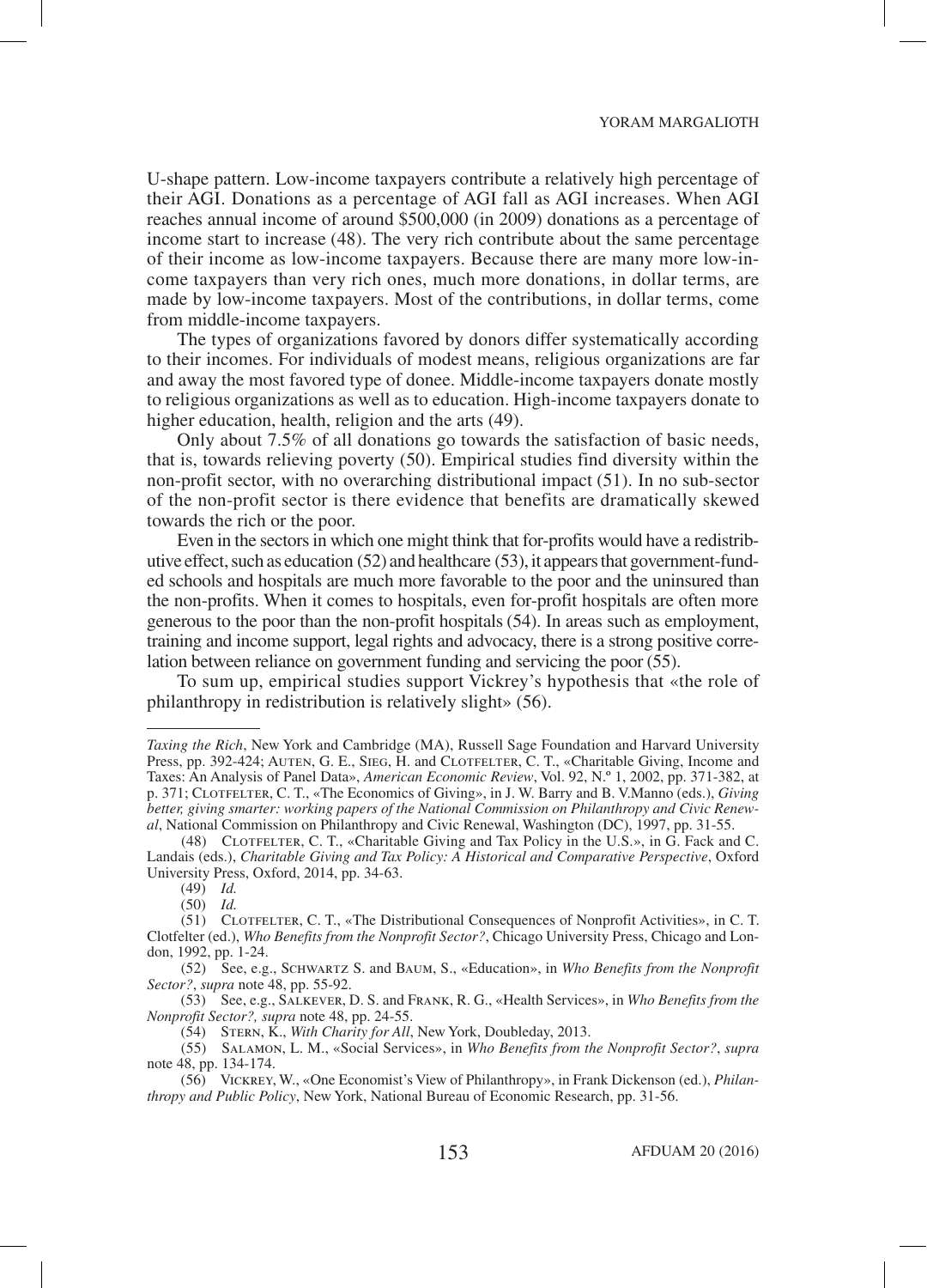Does it matter? Perhaps not. As detailed in the first parts of this paper, the charitable contribution deduction, or any other subsidy provided to the non-profit sector, can be justified on efficiency grounds. The non-profit sector provides pluralism; brings individuals' preferences over public goods to the government's attention; and the tax subsidy manipulates donors to contribute even more than they would have otherwise contribute (57).

One could focus on the efficiency role of the tax preference alone. To the extent it reduces the excess burden of tax and increases the provision of public goods, the tax-and-transfer system viewed as a whole becomes more progressive, namely, redistribution takes place. That is so, because we plausibly assume no correlation between individual's income and the benefit she derives from public goods. High and low income individuals may tend to benefit from different public goods, but benefit equally from public goods on the aggregate level.

Assuming that donations fund public goods at, or below, the socially optimal level, donations free-up the tax revenue that would have been otherwise required to finance those public goods. Hence, the money that would have been required to finance those public goods, minus the forgone tax revenue due to the tax subsidy, can be used for redistribution purposes. Money has no earmarks.

This is similar to the idea that legal rules should be as efficient as possible and allow the trade-off between efficiency and equity to take place at a higher level, striking a balance between efficient legal rules and the tax and transfer system (58).

Adopting this view does not relieve us from the need to assess the distributional effects of donations. However, this is done not to necessarily change the structure of incentives to make the non-profits more redistributive, but in order to adjust the level of redistribution carried through the tax-and-transfer system to offset whatever impact (regressive or progressive) donations have on overall redistribution in society.

This adjustment is required to bring the overall level of redistribution to the level that is thought to maximize our social welfare function.

One could raise an objection to the above argument by pointing out that this does not happen when the charitable contribution deduction is justified by pluralism, or on asymmetric information grounds: If the donors finance public goods that the government would not have otherwise funded, then no tax revenues are being freed-up for redistribution purposes.

I think this objection can be answered as follows. Assuming that the government should increase taxes and finance those public goods as well, that is, the government would have done so in the first place had it known the preferences of the individuals, then the private funding allows the government to increase taxes to the level they should have been and use the additional tax revenue for redistribution purposes.

To sum up. The non-profit sector does not have a significant re-distributional impact. This may call for a change in the incentives given to the organizations, as well as to the donors that finance them. To the extent that changing the incentives would decrease the efficiency of the non-profit sector in terms of pluralism, infor-

AFDUAM 20 (2016) 154

 <sup>(57)</sup> I use the word «manipulate» because at least some of the subsidy's effect on donors has to do with cognitive biases.

 <sup>(58)</sup> See Kaplow, L. and Shavell, S., «Why the Legal System Is Less Efficient than the Income Tax in Redistributing Income», *Journal of Legal Studies*, N.º 23, 1994, pp. 667-683.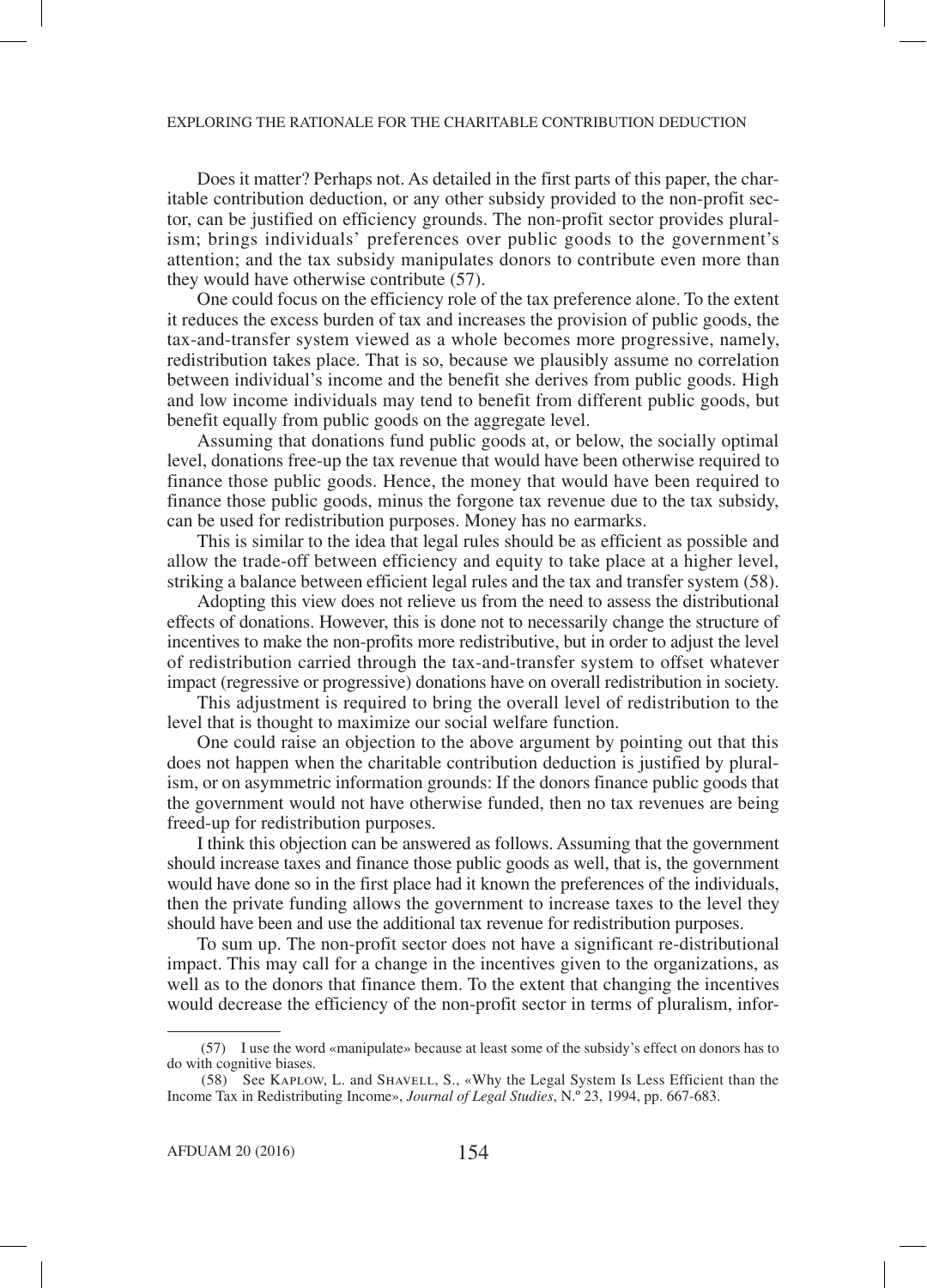mation and decreased excess burden (59), it is possible that redistribution should be left to the tax and transfer system.

## VIII. **CONCLUSION**

In this paper, I have examined the possible justifications for the charitable contribution deduction and found that, in spite of its name, it serves an efficiency role. It may also enhance democracy, by forcing the majority to spend some tax revenue on public goods that satisfy minorities' preferences. However, by freeing up some tax revenue that would have been otherwise required to finance some public goods, it increases social well-being by reducing distortive taxes, or by allowing, at the same level of taxes, additional provision of public goods or transfer (welfare) payments. Public goods are equivalent to universal transfer payments in-kind. Hence, even though the charitable contribution deduction has a regressive effect on the tax structure, and the tax-exempt entities it finances have a neutral effect on inequality, the deduction may have an overall positive redistributive effect.

There is no reason to think that the charitable contribution deduction is optimal. Switching to a tax credit is intuitively compelling, calling for empirical studies of elasticity to assess the intuition's validity. The same is true with respect to providing differential incentives for contribution based on the tax-exempt organizations' impact on redistribution. This calls for empirical studies that would measure the additional administrative costs of introducing differential incentives, and requires a cost-benefit analysis to see whether the outcome is indeed welfare enhancing.

# IX. **REFERENCES**

- Andreoni, J., «Philanthropy», in S. Kolm and J. M. Ythier (eds.), *Handbook of the Economics of Giving, Altruism and Reciprocity*, North-Holland, Amsterdam, 2006, pp. 1201-269.
- «Impure Altruism and Donations to Public Goods: A Theory of Warm-Glow Giving», *The Economic Journal*, 1990, pp. 464-477.

- Andrews, W. D., «Personal Deductions in an Ideal Income Tax», *Harvard Law Review*, Vol. 86, No. 2, 1972, pp. 309-385.
- AUTEN, G. E., CLOTFELTER, C. T. and SCHMALBECK, R. L., «Taxes and Philanthropy among the Wealthy», in J. Slemrod (ed.), *Does Atlanta Shrug? The Economic Consequences of Taxing the Rich*, New York and Cambridge (MA), Russell Sage Foundation and Harvard University Press, pp. 392-424.

<sup>— «</sup>Giving with Impure Altruism: Applications to Charity and Ricardian Equivalence», *Journal of Political Economy*, Vol. 97, N.º 6, 1989, pp. 1447-1458.

 <sup>(59)</sup> Providing the tax subsidy involves forgiving tax revenue, namely, involves tax excess burden, as this tax revenue has to be collected. However, it is possible that for various psychological reasons, and due to the value that donors place on their ability to control the use of the tax revenue, the tax subsidy results in greater collection of private money to finance public goods than the tax system would collect at the same level of excess burden.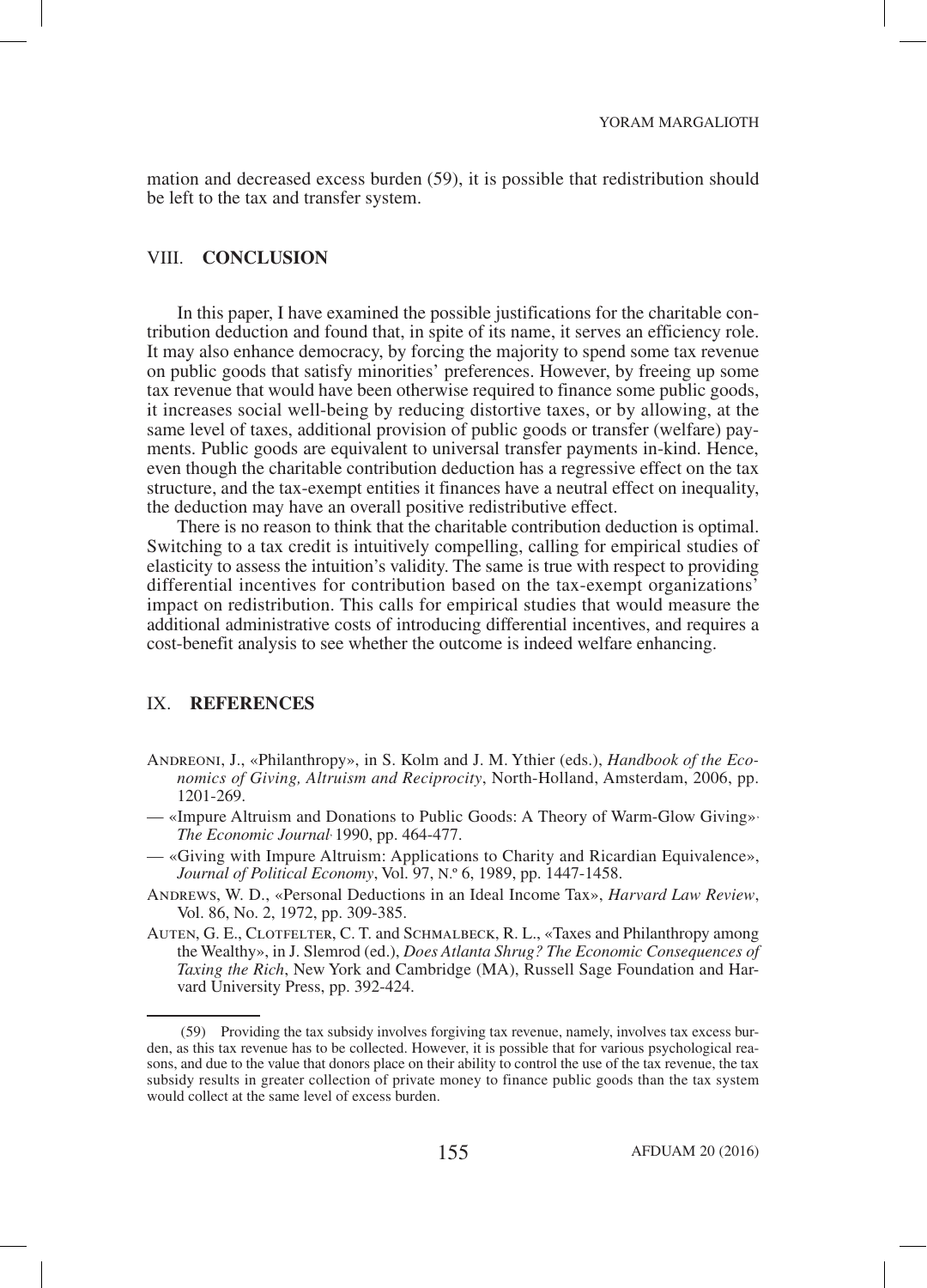- Auten, G. E., Sieg, H. and Clotfelter, C. T., «Charitable Giving, Income and Taxes: An Analysis of Panel Data», *American Economic Review*, Vol. 92, N.º. 1, 2002, pp. 371-382.
- Bakija, J., «Tax Policy and Philanthropy: A Primer on the Empirical Evidence for the United State and Its Implications», *Social Research*, Vol. 80, N.º 2, 2013, pp. 557-584, at p. 577.
- Bittker, B. I., «Charitable Contributions: Tax Deductions or Matching Grants?», *Tax Law Review*, No. 28, 1972, pp. 37-63.
- Blumkin, T. and Sadka, E., «A Case for Taxing Charitable Donations», *Journal of Public Economics*, Vol. 91, N.º 7-8, 2007, pp. 1555-1564.
- Brakman Reiser, D., «Dismembering Civil Society: The Social Cost of Internally Undemocratic Nonprofits», *Oregon Law Review,* N.º 82, 2003, pp. 829-900.
- Brannon, G., «Tax Expenditures and Income Distribution: A Theoretical Analysis of the Upside-Down Subsidy Argument», in H. Aaron and M. Boskin (eds.), *The Economics of Taxation*, Brookings Institution, Washington (DC), 1980, pp. 87-98.
- Buckles, J. R., «The Community Income Theory of the Charitable Contributions Deduction», *Indiana Law Journal*, CLOTFELTER, C. T., «Charitable Giving and Tax Policy in the U.S.», in G. Fack and C. Landais (eds.), *Charitable Giving and Tax Policy: A Historical and Comparative Perspective*, Oxford University Press, Oxford, 2014, pp. 34-63. N.º 80, 2005, pp. 947-986.
- Clotfelter, C. T., «Charitable Giving and Tax Policy in the U.S.», in G. Fack and C. Landais (eds.), *Charitable Giving and Tax Policy: A Historical and Comparative Perspective*, Oxford University Press, Oxford, 2014, pp. 34-63.
- «The Economics of Giving», in J. W. Barry and B. V.Manno (eds.), *Giving better, giving smarter: working papers of the National Commission on Philanthropy and Civic Renewal*, National Commission on Philanthropy and Civic Renewal, Washington (DC), 1997, pp. 31-55.
- «The Distributional Consequences of Nonprofit Activities», in C. T. Clotfelter (ed.), Who Benefits from the Nonprofit Sector?, Chicago University Press, Chicago and London, 1992, pp. 1-24.
- Colombo, J. D., «The Role of Access in Charitable Tax Exemption», *Washington University Law Review*, Vol. 82, N.º 2, 2004, pp. 343-343.
- «The Marketing of Philanthropy and the Charitable Contributions Deduction: Integrating Theories for the Deduction and Tax Exemption», *Wake Forest Law Review*, Vol. 36, N.º 3, 2001, pp. 657-703.
- DIAMOND, P., «Optimal Tax Treatment of Private Contributions for Public Goods With and Without Warm Glow Preferences», *Journal of Public Economics*, Vol. 90, N.º 4-5, 2006, pp. 897-919.
- Dorfman, A. and Harel, A., «Against Privatization as Such», (Jan. 2015) (unpublished manuscript, on file with author).
- Eckel, C. and Grossman, P., «Rebate Versus Matching: Does how we Subsidize Charitable Contributions Matter?», *Journal of Public Economics*, Vol. 87, N.º 3-4, 2003, pp. 681-701.
- Fishman, J. and Schwarz, S., *Taxation of Nonprofit Organizations: Cases and Materials*, Foundation Press, Minnesota, 3d ed., 2010.
- Frank, R. H., «Positional Externalities», in R. J. Zeckhauser (ed.), *Strategy and Choice*, MIT Press, Cambridge (MA), 1991, pp. 25-47.
- «Frames of Reference and the Quality of Life», *American Economic Review*, Vol. 79, N.º 2, 1989, pp. 80-85.
- *Choosing the Right Pond: Human Behavior and the Quest for Status*, Oxford University Press, New York (1985).

AFDUAM 20 (2016) 156